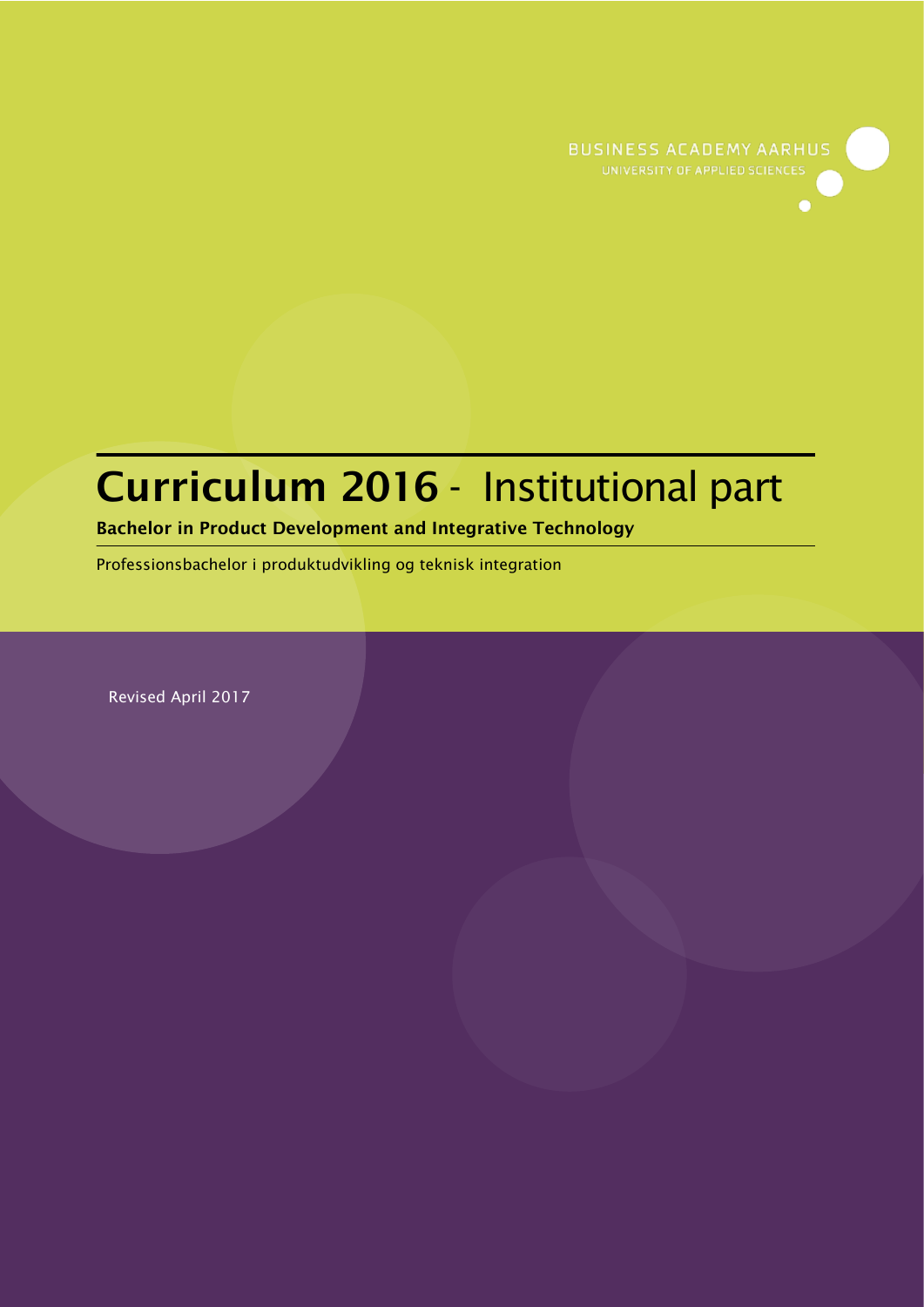# <span id="page-1-0"></span>**Content – Institutional Part**

| 1.  |                                                                                                                                                                  |  |  |  |
|-----|------------------------------------------------------------------------------------------------------------------------------------------------------------------|--|--|--|
| 2.  |                                                                                                                                                                  |  |  |  |
| 3.  |                                                                                                                                                                  |  |  |  |
| 4.  |                                                                                                                                                                  |  |  |  |
| 5.  |                                                                                                                                                                  |  |  |  |
| 6.  |                                                                                                                                                                  |  |  |  |
| 7.  |                                                                                                                                                                  |  |  |  |
|     |                                                                                                                                                                  |  |  |  |
|     | 7.9. What effect do spelling and writing skills have on the assessment?  16                                                                                      |  |  |  |
| 8.  | Cheating including the use of own and others' work (plagiarism)  17                                                                                              |  |  |  |
| 9.  | 8.2. Presumption of cheating, including plagiarism during and after the exam  18<br>8.3. The process of clarification of exam cheating, including plagiarism  18 |  |  |  |
|     | 9.1. Credit for subjects covered by the curriculum's institutional part  19                                                                                      |  |  |  |
|     |                                                                                                                                                                  |  |  |  |
| 11. |                                                                                                                                                                  |  |  |  |
| 12. |                                                                                                                                                                  |  |  |  |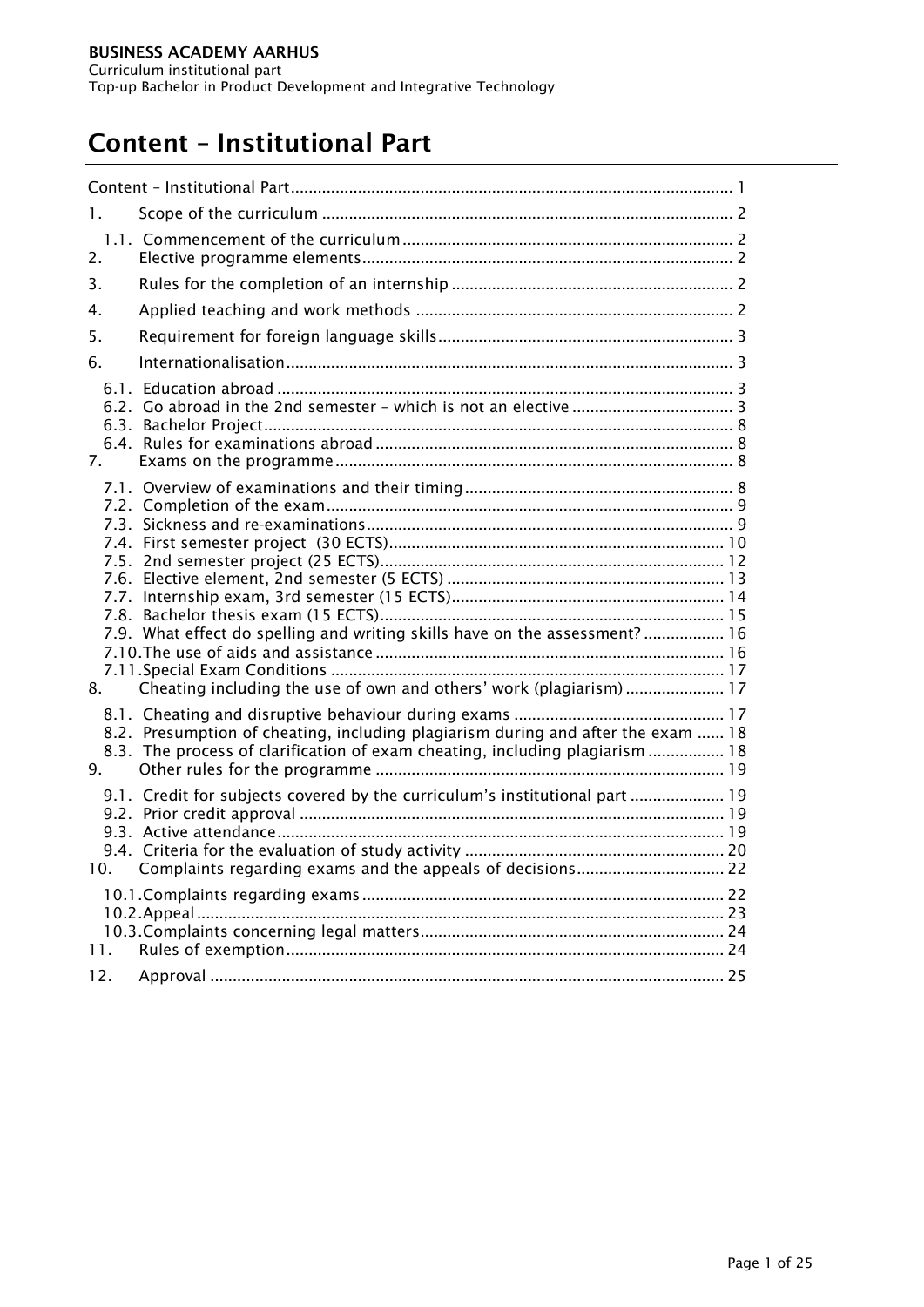# <span id="page-2-0"></span>**1. Scope of the curriculum**

### <span id="page-2-1"></span>**1.1. Commencement of the curriculum**

The institutional part of this curriculum comes into effect 1 august 2016 and applies to all students who start in August 2016, or who are later admitted to the programme.

# <span id="page-2-2"></span>**2. Elective programme elements**

On this programme, elective elements have a total of 5 ECTS on the 2nd semester.

The purpose of the elective modules is to offer students the opportunity of an individual study profile with academic immersion within the programme's subject area. The elective elements are also intended to give students the opportunity to increase their study and professional competencies through specialisation and consideration of various perspectives of subjects broadly related to the area of the programme.

Electives at Business Academy Aarhus are found in this curriculum Part 3, elective element's catalogue. The students can also take electives at other institutions, but will bear the cost of transportation, accommodation, etc. The students can also arrange their own elective programme elements as a theoretical and/or practical education courses which must be approved by the programme.

In order to offer relevant electives, the electives' catalogue, part 3 in the curriculum, is regularly changed to the latest electives. The updated elective's catalogue will be available for the start of the second semester.

# <span id="page-2-3"></span>**3. Rules for the completion of an internship**

During the internship, the student will have a supervisor from the programme and a contact person in the company. Together, the internship company and the student determine the learning objectives to be attained by the student during the internship period, and this will subsequently provide the basis for the company's planning of the student's work.

The internship period is 10 weeks and concludes with an exam based on a written report. See also section 7 concerning the description of the programme's exams.

The internship is generally considered equivalent to a regular full-time job (37 hours per week) and should reflect the requirements for work performance, commitment and flexibility that graduates could expect to meet in their first jobs.

# <span id="page-2-4"></span>**4. Applied teaching and work methods**

Different issues are considered from various companies who work within the industry where relevant to the programme. Problems from different types of companies working within the industries relevant to the programme will be involved.

The teaching will be organised to provide variation. This will be achieved by group teaching, project work, interdisciplinary cases, theme work, guest lectures and company visits. Lectures can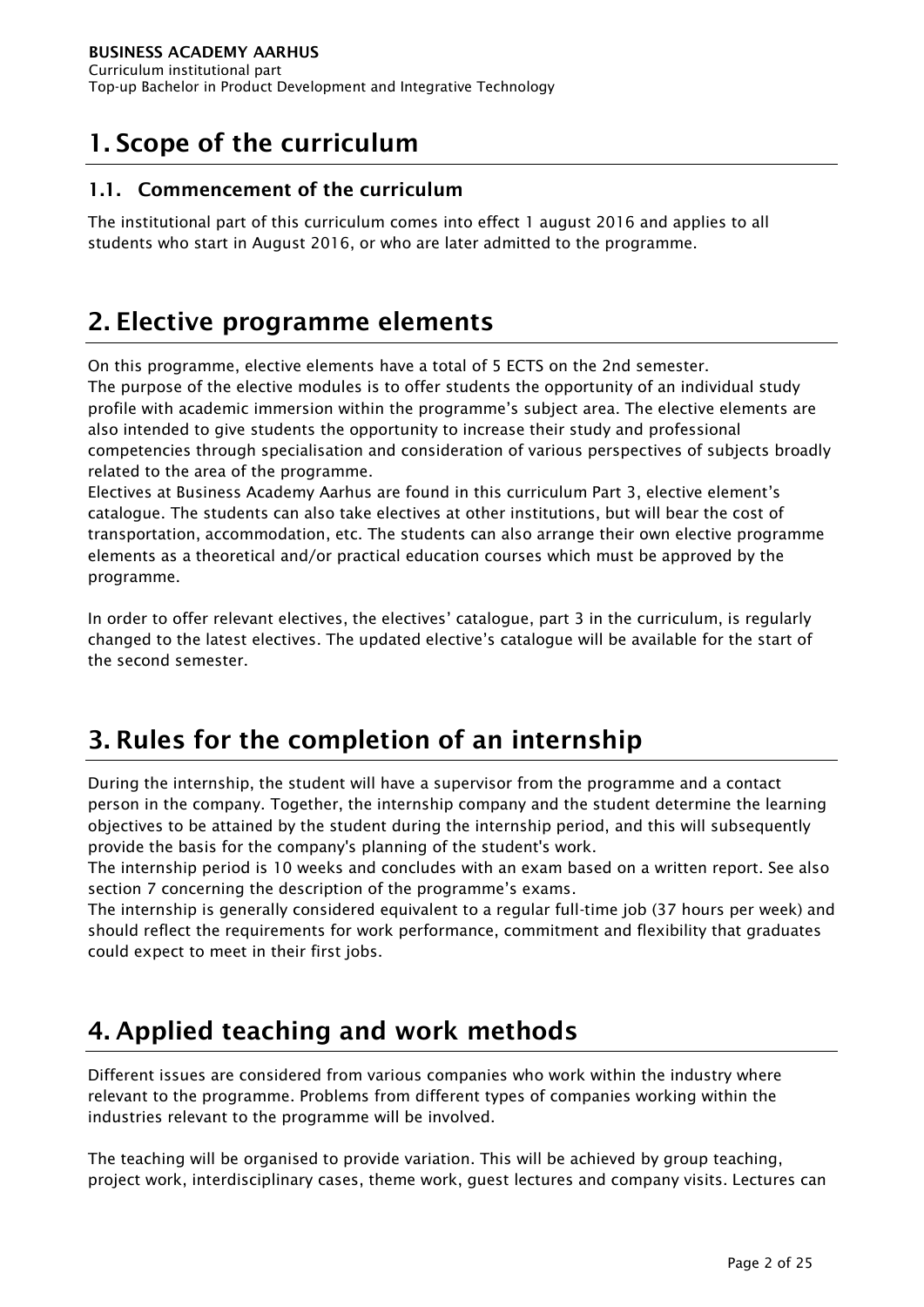occur to a limited degree. The different learning styles will, above and beyond the subject matter, also develop the students' ability to work both independently and to collaborate with others.

The teaching is organised so that innovation and independence are prioritised, and thus it is expected that the students are motivated for the practical part of projects.

Teaching will be planned so that English is included in the teaching material and teaching. Additionally, the teaching will support the development of the student's IT skills.

# <span id="page-3-0"></span>**5. Requirement for foreign language skills**

Teaching on this programme predominantly takes place in English, but students enrolled on the Danish programme, Produktudvikling og teknisk integration, are able to hand-in assignments in Danish and do the exams in Danish, while students enrolled in the international programme (Product Development and Integrative Technology) must hand-in assignments and take the exams in English.

No additional knowledge of a foreign language is required, other than what is stated in the admission requirements

# <span id="page-3-1"></span>**6. Internationalisation**

# <span id="page-3-2"></span>**6.1. Education abroad**

The Academy has a wide network of partners abroad and the Academy's International Office can assist students who wish to take part of their programme abroad and students' internships may also be done abroad.

The International Office can be contacted for further information. It should be noted, however, that a lot of work is required by the individual student if they wish to study abroad. It is up to the individual student to investigate available subjects for study abroad at the desired university, etc. The International Office can help with advice etc. but will not do any detailed planning. This is the student's own responsibility.

# <span id="page-3-3"></span>**6.2. Go abroad in the 2nd semester – which is not an elective**

Subject to the approval from the programme of a prior credit application, students may take a summer school abroad on their second semester. With prior credit approval for going abroad, students are required to document each approved and completed programme component when their exchange programme is completed. In connection with applying for prior credit approval, the students give permission that the Academy can obtain the necessary information after the student's completion.

Upon approval of the prior credit approval, the programme component is considered completed if it is passed according to the rules of the programme.

If the students receive prior credit approval for summer school, 5 ECTS, the students will get credit for 5 ECTS from the compulsory programme element 'interdisciplinary product development and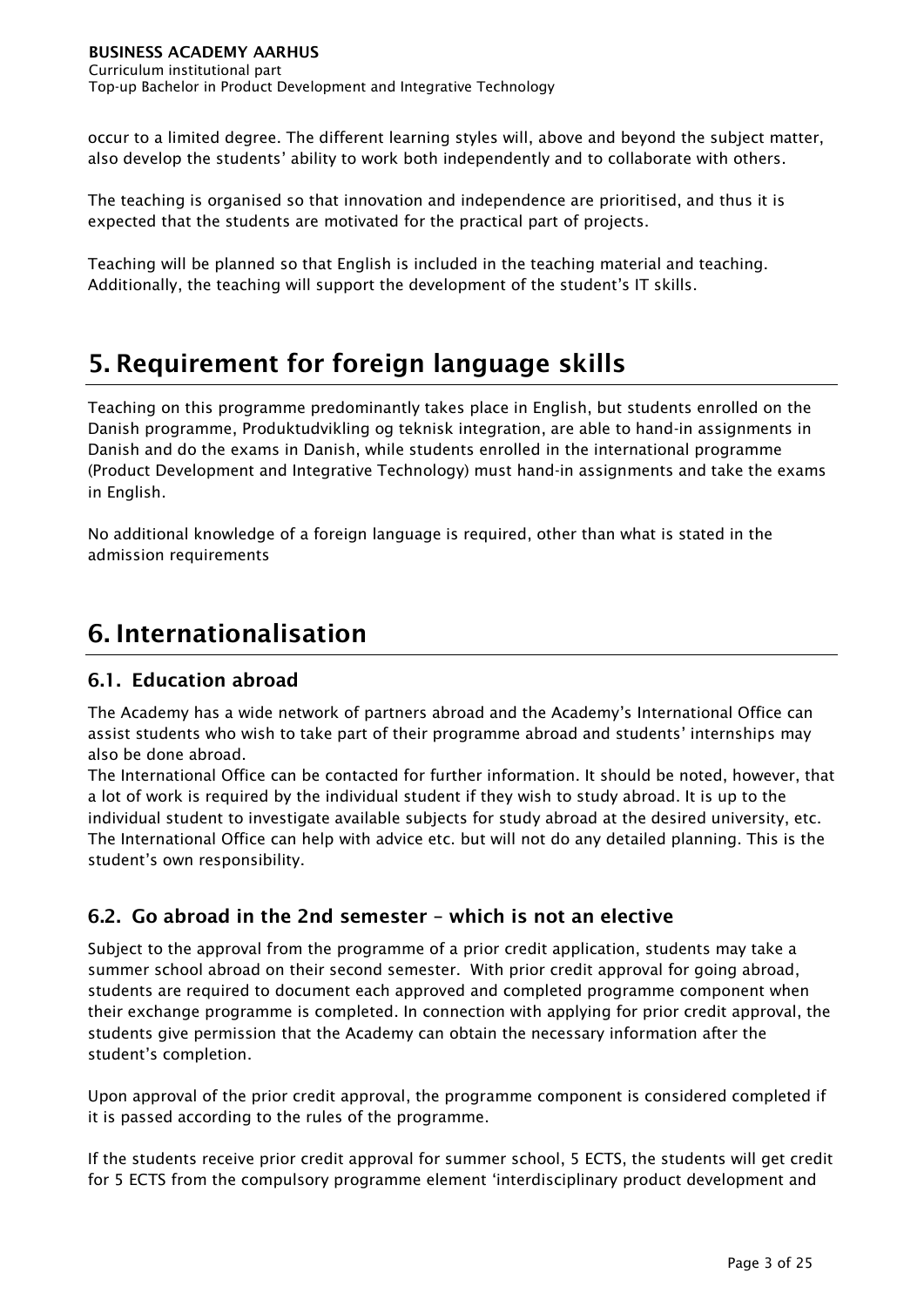Curriculum institutional part Top-up Bachelor in Product Development and Integrative Technology

design' in connection with the second semester project. The students get credit for a sub-element *understanding business* (5 ECTS) which constitutes the following learning objectives.

**Learning objectives for understanding business** (part of the compulsory programme element interdisciplinary product development and design):

#### **Knowledge**

The student will gain knowledge about:

 how to document a project's economic impact both during manufacture/construction and operation.

#### **Skills**

The student will get the skills to:

- identify and analyse significant aspects of a product's use
- identify essential practical and theoretical aspects of integration in connection with products and systems, including the relationships between organisation and product.

#### **Competencies**

The student will learn to:

- implement parts of a design process in relation to the phase the project is in, and according to the demands in the project formulation – this includes being able to document the economic impact of the project phase during manufacturing/construction and operation
- engage in professional collaboration across the company's, organisation and perform coordination tasks.

#### **Exam for the second semester project with 5 ECTS credits for summer school**

**Weight:** 20 ECTS

#### **Assessment criteria**

The assessment criteria for the exam is identical to the learning objectives of the compulsory programme elements for the second semester *sustainability in product development* (7 ECTS, learning objectives are in the joint curriculum), as well as the following sub-parts of the compulsory programme element Interdisciplinary product development and design.

**Learning objectives for** sub-part (13 ECTS) of the compulsory programme element Interdisciplinary product development and design:

#### **Knowledge**

The student will gain knowledge about:

- and account for the product development process in all its phases
- and account for the link between research and technological development.

#### Furthermore, for the **study programme IT and electronics**:

- the theory and method and will be able to reflect on the practice within the fields of electronics and data design and network project planning.
- account for environmental and sustainability aspects of network installations and electronic and computerised structures, including energy consumption, EMC, power and environmental conditions regarding materials and components.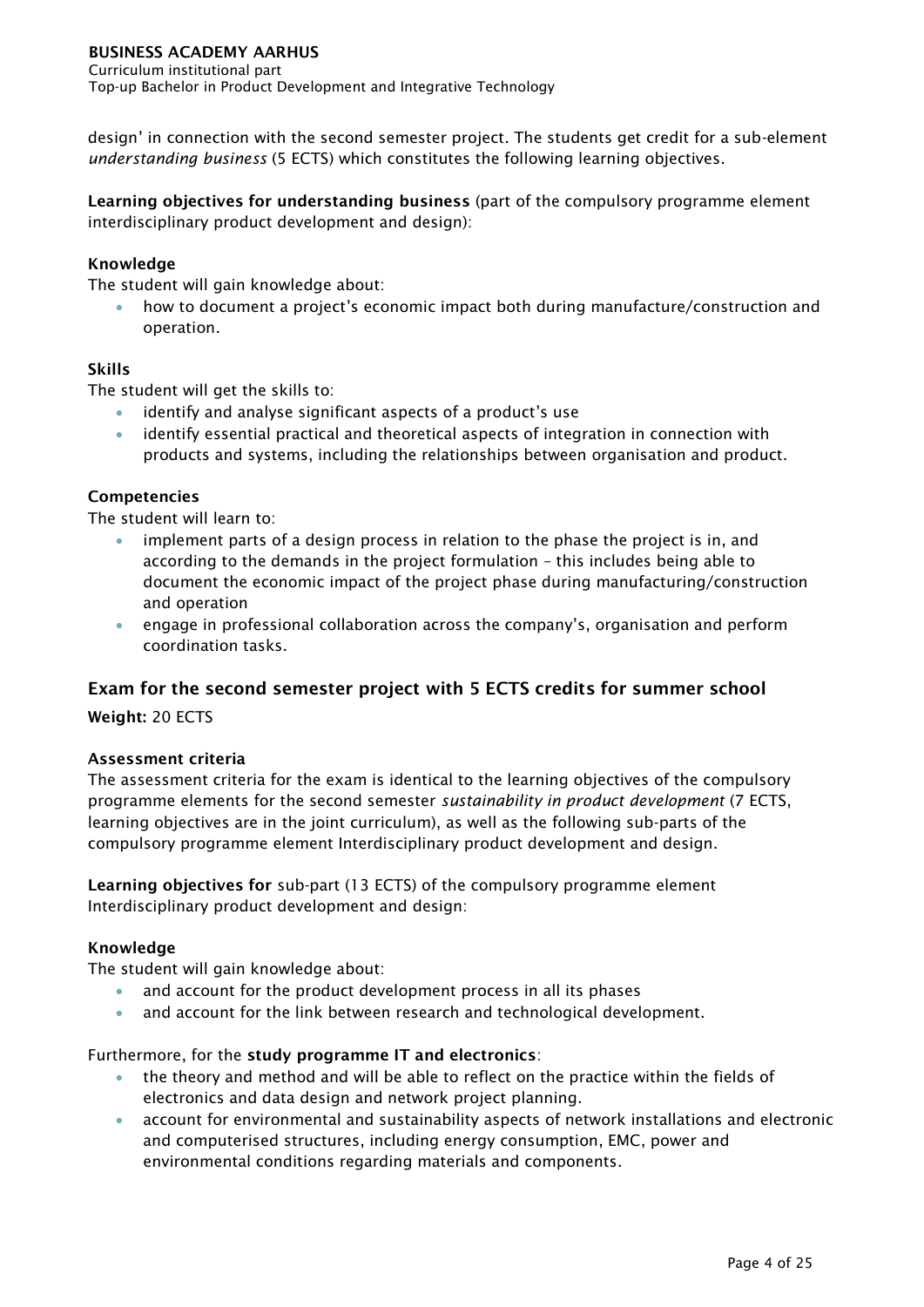Curriculum institutional part Top-up Bachelor in Product Development and Integrative Technology

#### Furthermore, for the **study programme installation and automation**:

- the theory and method and will be able to reflect on the practice within project planning and the optimisation of automated systems and installation solutions
- the environmental and sustainability aspects of installations and automated systems, including energy consumption, EMC, power and environmental conditions regarding materials and components.

#### Furthermore, for the **study programme development of products and production:**

- theory and method as well as be able to reflect on practice within the construction of industrial products and the development of production systems
- production systems, environment and sustainability aspects, including energy consumption, waste and environmental conditions relating to cleaning and the use of materials and processing aids in production.

#### **Skills**

The student will get the skills to:

- identify and analyse significant aspects of a product's design and manufacture
- identify essential practical and theoretical aspects of integration in connection with products and systems, including the relationships between technology, technique and knowledge.
- evaluate the quality of technological project work in relation to results, validity, reliability, and relevance
- **•** implement a Life Cycle Assessment (LCA)

#### Furthermore, for the **study programme IT and electronics**:

- analyse, plan and realise implementation processes associated with the use of new technologies as well as identify their strengths and weaknesses
- apply CAD/CAE tools in connection with the design and analysis of electronic and computerised systems.

#### Furthermore, for the **study programme installation and automation**:

- analyse, plan and realise implementation processes associated with the use of new components and technologies in installations and automated systems and to identify their strengths and weaknesses in the relation to operational conditions
- apply CAD/CAE tools in connection with the project planning of automated systems and installation solutions

#### Furthermore, for the **study programme development of products and production:**

- analyse, plan and realise implementation processes associated with the production linked to the use of new technologies and identify their strengths and weaknesses in the relation to operational conditions
- apply CAD/CAE tools in connection with the design and construction of industrial products and the planning of production systems
- use ERP systems and contribute to their development/modification.

#### **Competencies**

The student will learn to:

use scientific articles, reports and theses in connection with the processing of problems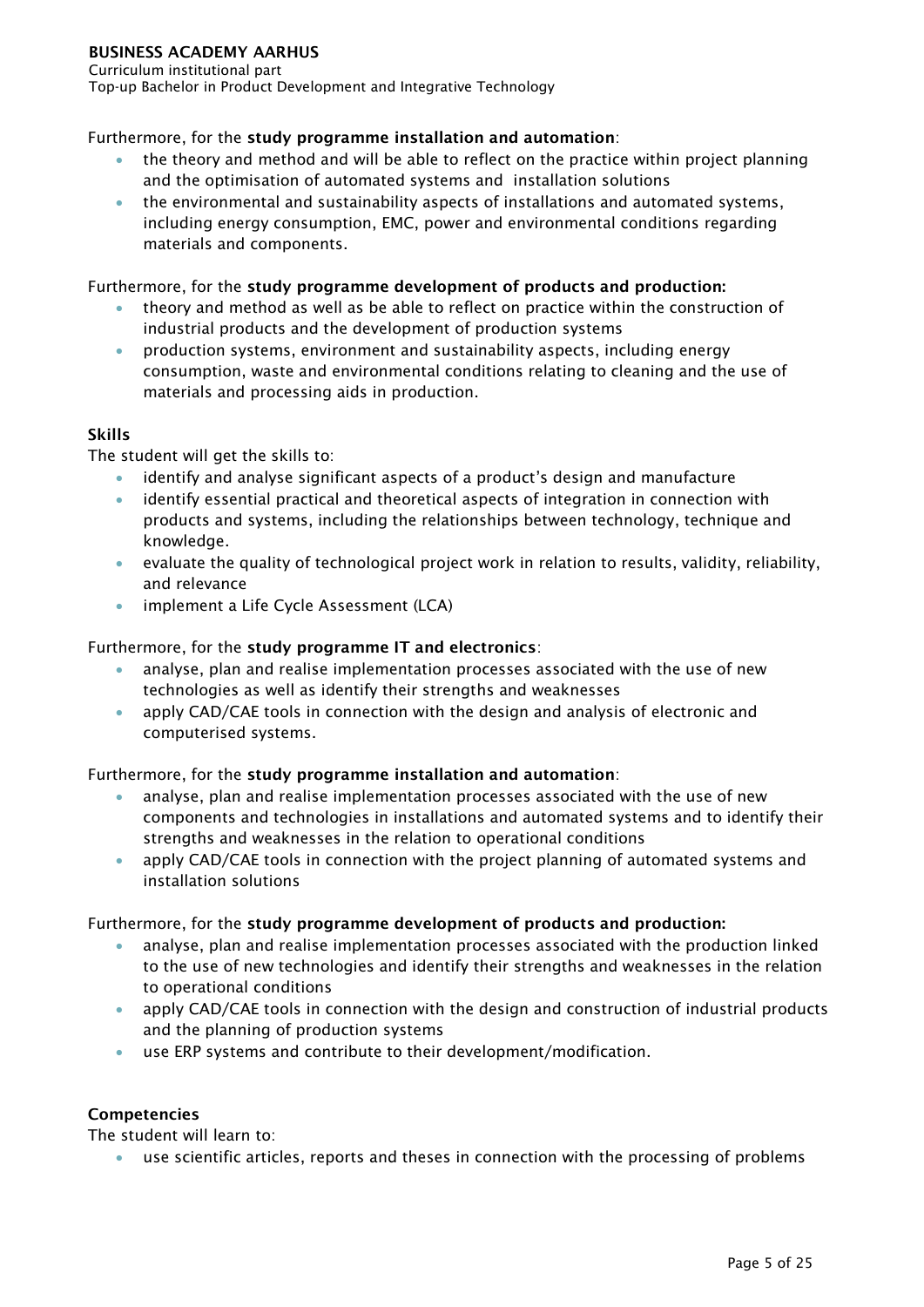#### Curriculum institutional part

Top-up Bachelor in Product Development and Integrative Technology

- choose plausible/relevant/possible methods of dimensioning which correspond to the requirements set out in the project
- apply knowledge about the integration of multiple technologies to solve customer specific tasks.
- apply knowledge of CSR (Corporate Social Responsibility) as well as the climate and environment in the development, construction and production of sustainable products and technical solutions
- apply knowledge about the life cycle of a product in the construction work or project planning
- use language as a communication tool in a reflected manner.

#### Furthermore, for the **study programme IT and electronics**:

- communicate professional problems and solutions to peers, clients and partners within the field of electronics and data design as well as network project planning
- define and implement appropriate product development in terms of both business and technology
- carry out analyses and make changes in electronic, computerised instruments and network components/products by applying the latest technologies to reduce energy consumption and environmental impact in general.

#### Furthermore, for the **study programme installation and automation**:

- communicate professional problems and approaches to peers and partners and advise clients in connection with the project planning of installations and automated plants
- define and implement appropriate development of installation solutions and automated systems in terms of both business and technology
- carry out analyses and make changes in existing installations and automated systems by applying the latest technologies and components to reduce energy consumption and environmental impact in general.

#### Furthermore, for the **study programme development of products and production:**

- communicate professional problems and solutions to peers, clients and partners within the field of construction of industrial projects and project planning of production systems
- define and implement appropriate development of products and production systems in terms of both business and technology
- carry out analyses and make changes in existing products and production plants by applying the latest technologies and components to reduce energy consumption and environmental impact in general.

#### **The exam form and organisation**

The exam is an individual, oral exam based on a group project as well as the curriculum for the second semester. One total, individual mark is awarded based on an overall assessment of the student's written and oral performance. The exam is assessed according to the 7-point scale and has an external co- examiner.

A group project must be prepared by a group of no more than 4 students.

#### *The exam process*

1. Group presentation based on a product and a report: max. 20 minutes for each group irrespective of group size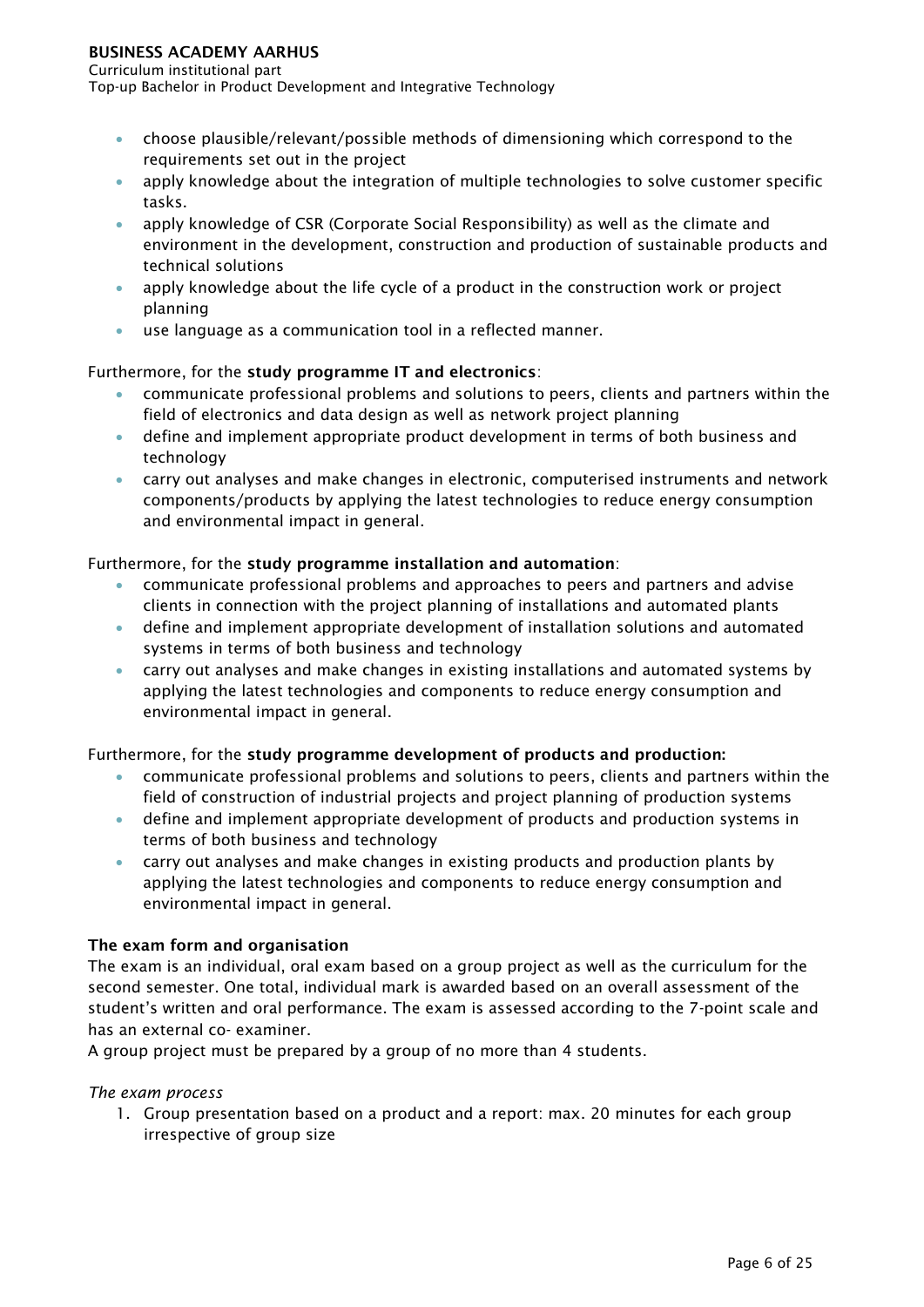Curriculum institutional part

Top-up Bachelor in Product Development and Integrative Technology

- 2. 20-minute individual examination, which is based on the project, and an exam question drawn by the student that is based on the curriculum. Each student from the group is examined individually as follows:
	- a. The students present the elements of their individual parts of the project. This includes their role and what they have learnt from the project (about 10 minutes).
	- b. The students answer a question they have drawn which is based on the compulsory programme elements from the semester's curriculum (about 10 minutes).
- 3. Deliberation and communication of marks: 5 minutes.

The exam weight is 20 ECTS

#### **Formal requirements for a written project**

A project report must be handed in as well as a product.

For the written part of the exam, the project report must contain at least:

- Front page with title
- Table of contents
- Introduction
- Main section
- **Conclusion**
- Bibliography (including all sources that have been referenced)
- Appendices (only include appendices essential to the report)
- Hand-in is done electronically and two printed copies must be handed to the administration.

The project report must have a maximum of 40 standard pages for a group regardless of group size. Group size is max 4 people. The front page, table of contents, bibliography and appendices do not count in the required number of pages. Appendices will not be assessed.

One standard page is 2,400 characters which includes spaces and footnotes. This does not include front page, table of contents, bibliography and appendices.

#### **Time placement**

The second semester project takes place before the end of the second semester and must be passed before the student can continue with the programme. Detailed information about the time and place for the hand-in of the written group project can be found on Fronter.

The programme can exempt students from any deadlines to pass exams if this is because of sick, maternal/paternal leave or any other unusual conditions.

#### **Exam language**

Danish for Produktudvikling og teknisk integration and English for Product Development and Integrative Technology.

#### **Prerequisites to take the exam**

- Students must have handed-in three compulsory assignments during the second semester (1 in the subject environment and sustainability and 2 in building and design)
- The project, which forms the basis of assessment and examination, must comply with the formal requirements and must be submitted on time to WiseFlow.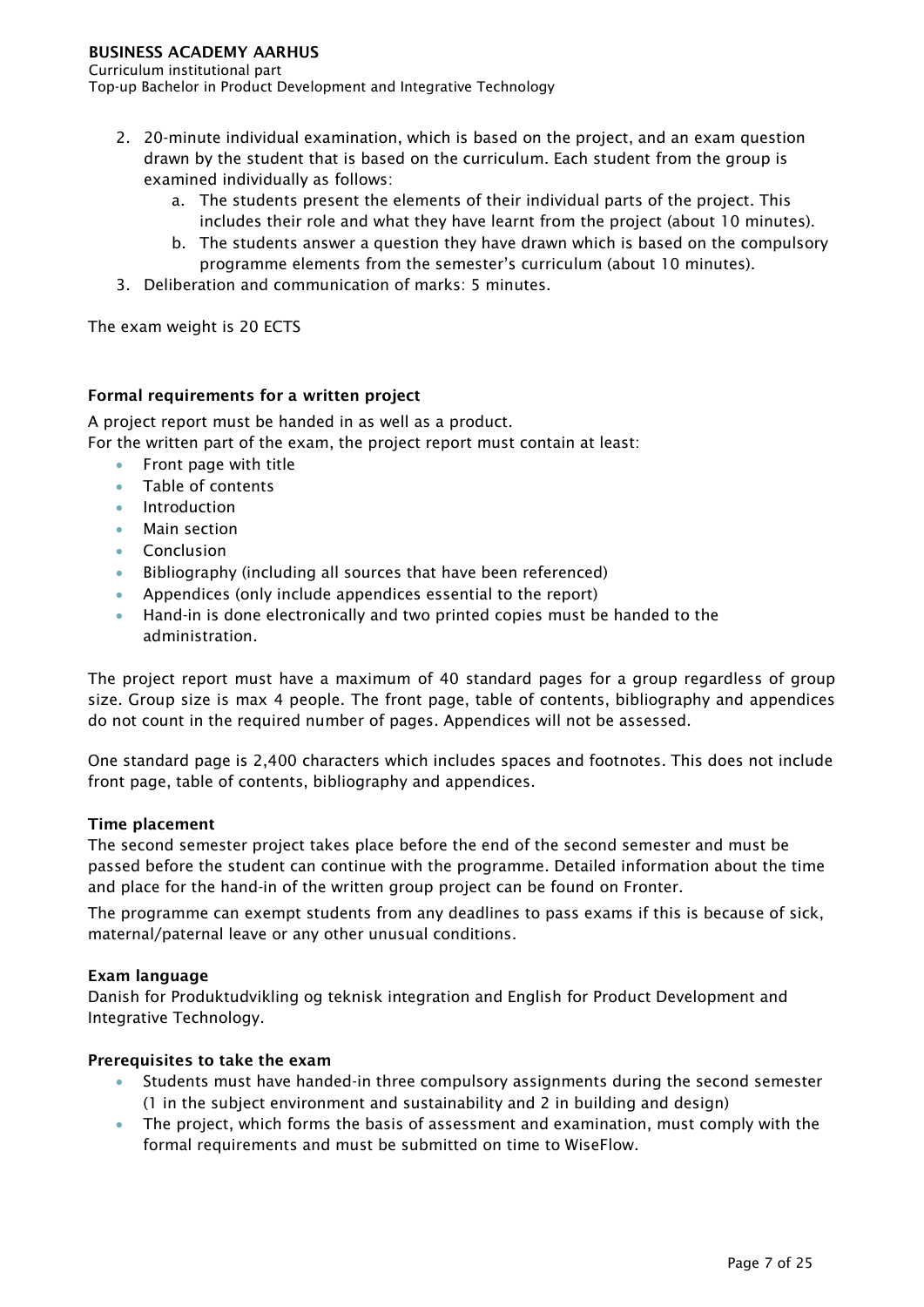Non-compliance of one or more prerequisites or in the event that the written part of the project is not handed in on time, will mean that the student will not be able to take part in the exam and one exam attempt will have been used.

#### **Re-examination**

Re-examination as an individual or group project. A new project and new report can be prepared. The Academy decides, based on an academic assessment, whether the new project must be based on the same problem statement as the project work that was the basis for the regular exam or whether a new problem statement must be prepared. The exam is conducted in the same way as the regular exam.

### <span id="page-8-0"></span>**6.3. Bachelor Project**

Generally, a supervisor will be assigned at the student's own academy, and the report must be submitted and evaluated in an exam as described the section on completed projects.

# <span id="page-8-1"></span>**6.4. Rules for examinations abroad**

For a description of the rules for conducting exams abroad, please refer to the section 'worth knowing about exams' on [baaa.dk.](http://www.eaaa.dk/) This also describes the costs involved if the examination is held abroad.

# <span id="page-8-2"></span>**7. Exams on the programme**

It is always the responsibility of the student to ensure that they have internet access during the exam and that their computer is functional.

### <span id="page-8-3"></span>**7.1. Overview of examinations and their timing**

| <b>Time</b>     | Subject/exam                   | <b>ETCS points for</b><br>each exam | Internal/extern<br>al assessment | <b>Assessment</b> |
|-----------------|--------------------------------|-------------------------------------|----------------------------------|-------------------|
| 1st<br>semester | 1. 1st semester<br>project     | 30                                  | Internal                         | 7-point scale     |
| 2nd<br>semester | 2. 2nd semester<br>project     | 25                                  | External                         | 7-point scale     |
| 2nd<br>semester | 3. Exam in elective<br>element | 5                                   | Internal                         | 7-point scale     |
| 3rd<br>semester | 4. Internship exam             | 15                                  | Internal                         | 7-point scale     |
| 3rd<br>semester | 5. Main exam<br>project        | 15                                  | External                         | 7-point scale     |

**Information about the date, time and place of the exams can be found on Fronter**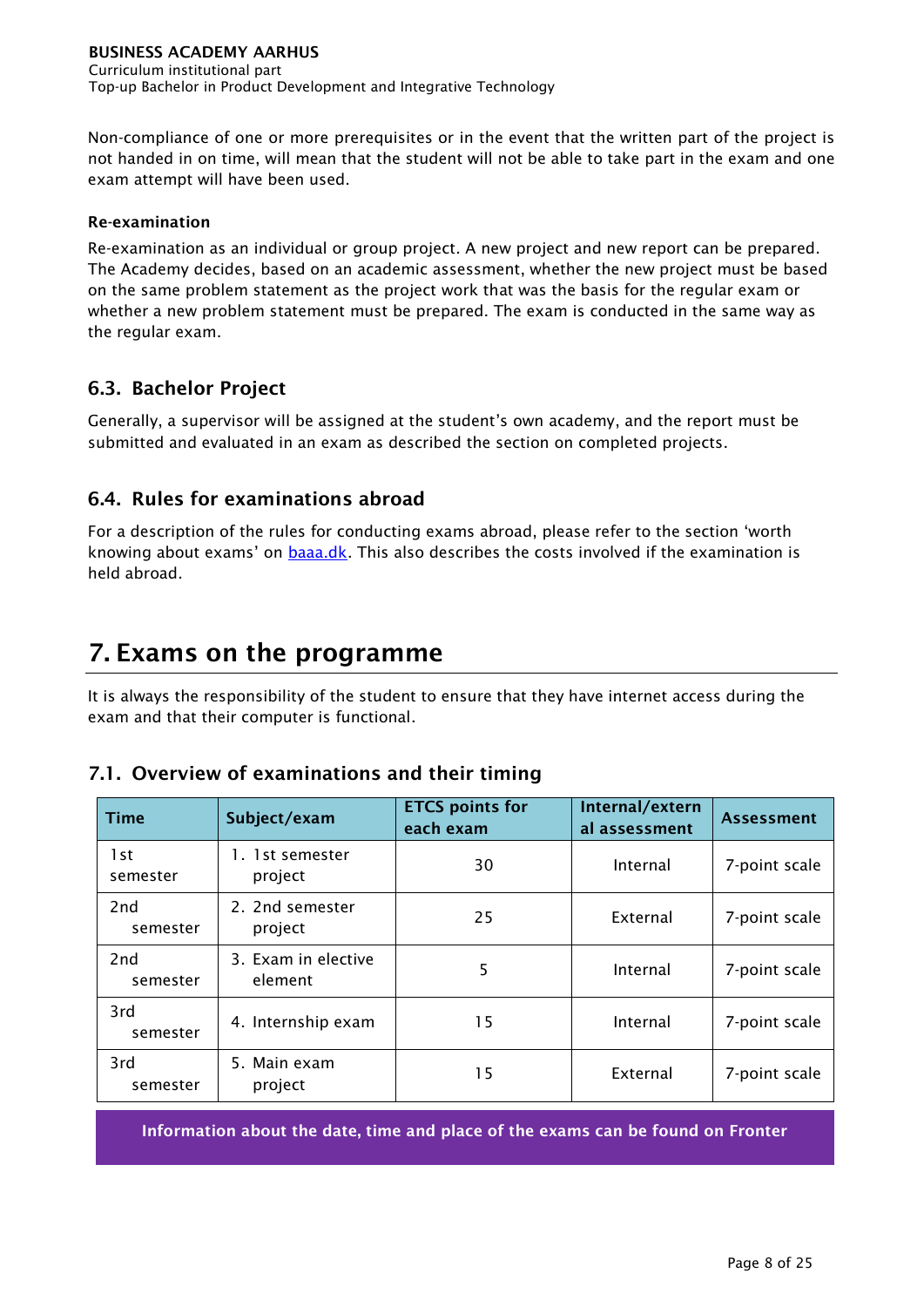Below follows a description of when an exam is completed, as well as a description of each exam with:

- Prerequisites for the exam; active attendance and submission requirements
- Exam form and organisation

When starting on a programme element, semester, etc., the students will automatically be registered for the relevant exams. Registration for an exam means that one exam attempt is used. This does not apply to students who are unable to attend the examination due to a documented illness or maternity/paternity leave.

# <span id="page-9-0"></span>**7.2. Completion of the exam**

In general, the following applies for all programmes in relation to when an exam has been completed or an exam attempt has been used. If there are deviations, they will appear in the individual exam descriptions.

#### *Exam failed*

If a student is given less than the mark 02 at an exam, the exam is failed and one exam attempt will have been used.

If the exam consists of a written and oral part, the student can, provided the entire examination project was prepared by one student and not passed, choose to work further with the existing project or prepare a new project.

In the event of one student, as part of a group project, not achieving the mark 02 or above, the student can rewrite their section of the joint project. The student can also choose to write a new project, where the rules for individually produced projects apply.

#### *Project not handed in/written answers*

If a student does not hand-in their exam project or a written report, one exam attempt will have been used.

The student can choose to work further on their existing project or prepare a new project.

#### *Not participated in the exam/oral examination*

If a student hands in their exam project or written answers, but doesn't participate in the oral exam, one exam attempt will have been used.

A new oral exam will be scheduled as soon as possible and the student will be examined in the previously handed in project.

### <span id="page-9-1"></span>**7.3. Sickness and re-examinations**

Information on the time and place of sick and re-exams are available on Fronter; this might be the same as the next regular exam. The student is responsible for finding out when the sick and reexams take place.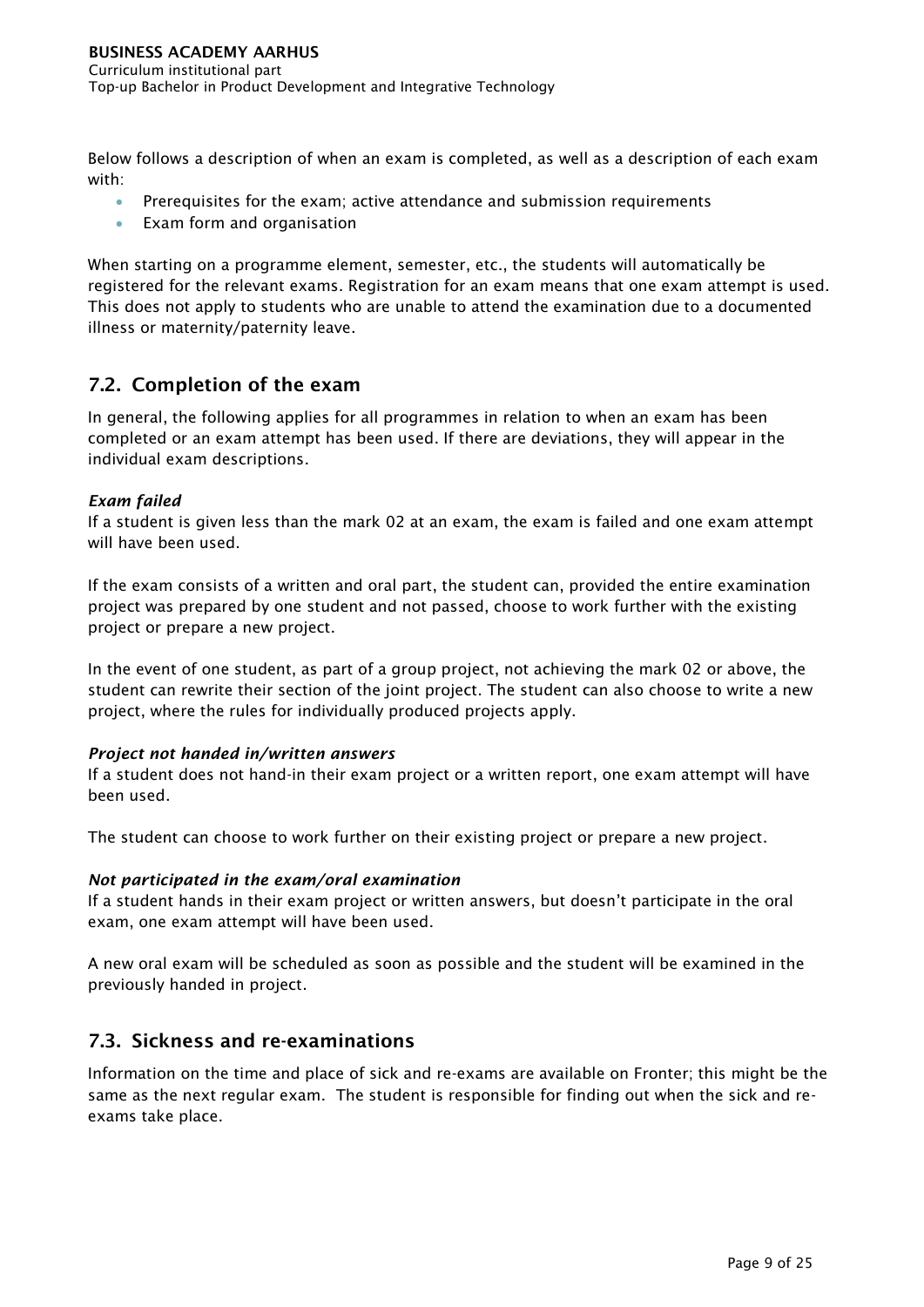Curriculum institutional part Top-up Bachelor in Product Development and Integrative Technology

#### **Sick exams**

A student who has been prevented from taking an examination due to a documented illness or another unforeseen circumstance will be given the opportunity to take a (sick) exam as soon as possible. If it is an exam that is scheduled in the programme's last examination period, the student will be given the opportunity to retake the exam in the same examination period or as soon as possible after.

The illness must be documented by a medical certificate. The Academy must receive the medical certificate no later than three working days after the examination. Students who become acutely ill during an exam must prove that they have been ill on that day.

If the illness is not documented according to the above rules, the student will have used an examination attempt. The student bears the cost of the medical certificate. Requirements for the medical certificate can be found on the website under 'Worth knowing about exams'.

#### **Re-examination**

With a failed exam, or failure to appear for an exam, the student is automatically registered for the re-examination, provided that the student has an exam attempt left. The student is registered for the next scheduled exam, and the re-examination will be held no later than the middle of the next semester. The re-examination may be the same as the next regular exam.

The programme may grant an exemption from the automatic registration provided this is justified by exceptional circumstances, including documented disabilities.

# <span id="page-10-0"></span>**7.4. First semester project (30 ECTS)**

#### **Assessment criteria**

The assessment criteria for the exam is identical to the learning objectives for the two compulsory programme elements on the first semester, i.e. theoretical product development and professional product development and design. The learning objectives are specified in the joint curriculum.

#### **The exam form and organisation**

The exam is an individual, oral exam based on a group project as well as the curriculum for the first semester. One total, individual mark is awarded based on an overall assessment of the student's written and oral performance. The exam is assessed according to the 7-point scale and has an internal co- examiner.

A group project must be prepared by a group of no more than 6 students.

#### *The exam process*

- 1. Group presentation based on a product and a report: Max 20 minutes per group regardless of group size
- 2. 20-minute individual examination, which is based on the project, and an exam question drawn by the student that is based on the curriculum. Each student from the group is examined individually and the process is as follows:
	- a. The students present important aspects of their individual parts of the project. This includes their role and what they have learnt from the project (about 10 minutes).
	- b. The students answer a question they have drawn which is based on the compulsory programme elements from the semester's curriculum (about 10 minutes).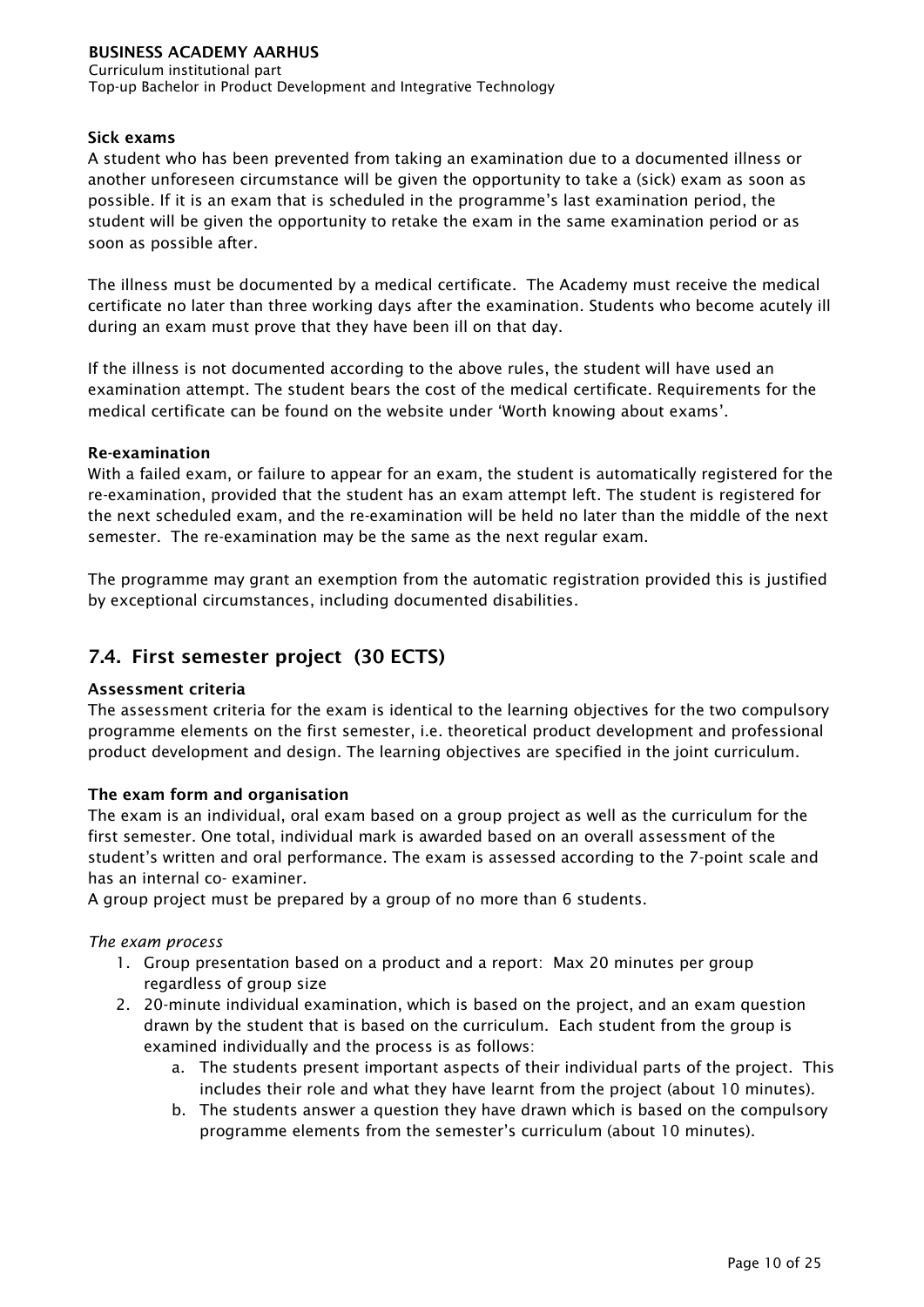Curriculum institutional part Top-up Bachelor in Product Development and Integrative Technology

3. Deliberation and communication of marks: 5 minutes.

Exam weight: 30 ECTS

#### **Formal requirements for a written project**

A project report must be handed-in as well as a product. For the written part of the exam, the project report must contain at least:

- Front page with title
- Table of contents
- Introduction
- Main section
- Conclusion
- Bibliography (including all sources that have been referenced)
- Appendices (only include appendices essential to the report)
- **•** Hand-in on WiseFlow

The project report must have a maximum of 40 standard pages for a group regardless of group size. Group size is max 6 people.

The front page, table of contents, bibliography and appendices do not count in the required number of pages. Appendices will not be assessed.

One standard page is 2,400 characters which includes spaces and footnotes. This does not include front page, table of contents, bibliography and appendices.

#### **Time placement**

The first semester exam is before the end of the first semester. Detailed information about the time and place for the hand-in of the written group project can be found on Fronter.

The programme can exempt students from any deadlines to pass exams if this is because of sick, maternal/paternal leave or any other unusual conditions.

#### **Exam language**

Danish for Produktudvikling og teknisk integration and English for Product Development and Integrative Technology.

#### **Prerequisites to take the exam**

- The student must have handed-in the two compulsory hand-ins for the first semester (1 in the subject product development and 1 in Technical integration)
- The first semester project, which forms the basis of assessment and examination, must comply with the formal requirements and must be submitted on time to WiseFlow.

Non-compliance of one or more prerequisites or in the event that the written part of the project is not handed in on time, will mean that the student will not be able to take part in the exam and one exam attempt will have been used.

#### **Re-examination**

Re-examination as an individual or group project. A new project and new report must be prepared. The Academy decides, based on an academic assessment, whether the new project must be based on the same problem statement as the project work that was the basis for the regular exam or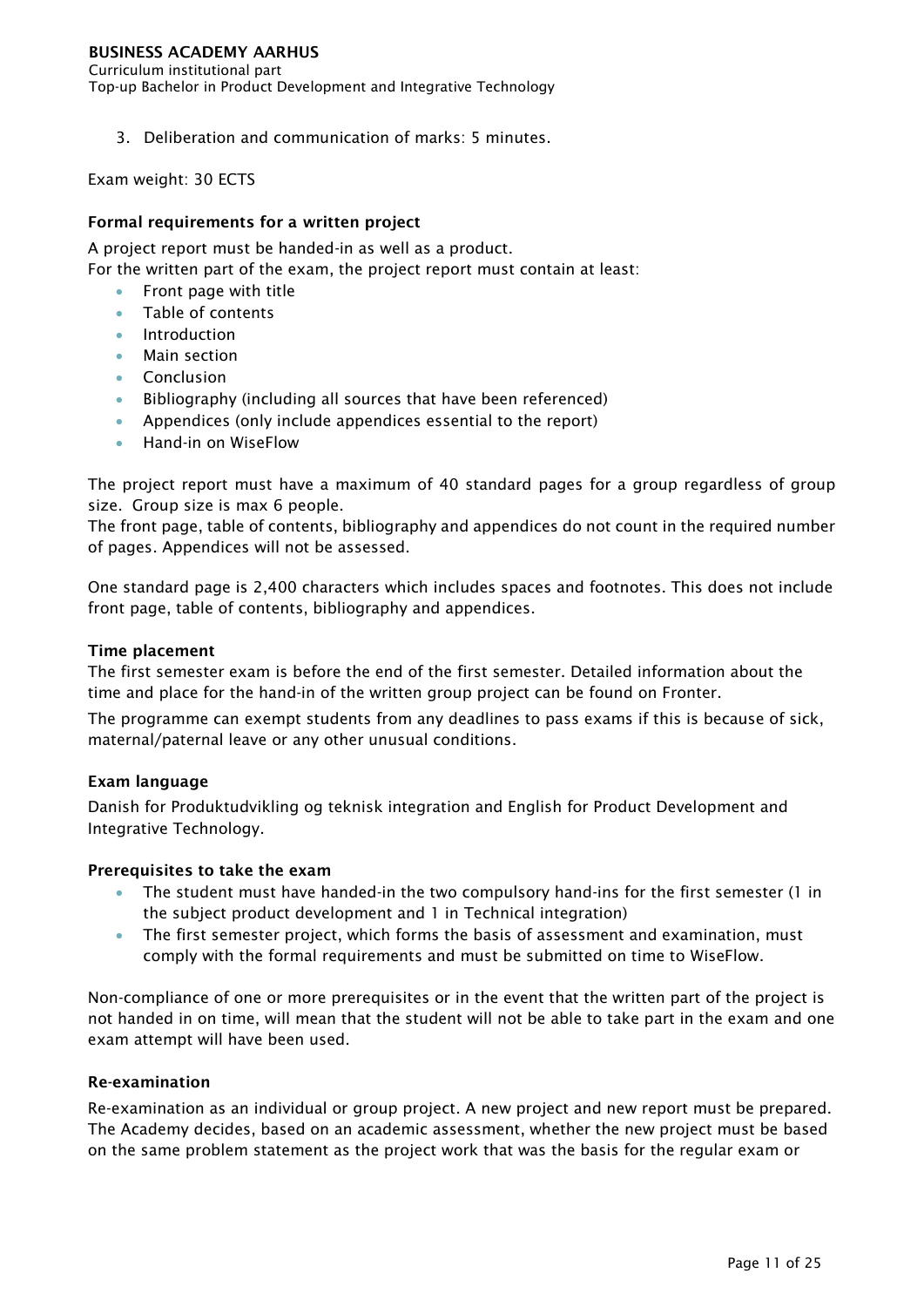Curriculum institutional part Top-up Bachelor in Product Development and Integrative Technology

whether a new problem statement must be prepared. The re-exam is conducted in the same way as the regular exam.

# <span id="page-12-0"></span>**7.5. 2nd semester project (25 ECTS)**

#### **Assessment criteria**

The assessment criteria for the exam is identical to the learning objectives for the two compulsory programme elements on the second semester, i.e. sustainability in product development and interdisciplinary product development and design.

The learning objectives are specified in the joint curriculum.

#### **The exam form and organisation**

The exam is an individual, oral exam based on a group project as well as the curriculum for the second semester. One total, individual mark is awarded based on an overall assessment of the student's written and oral performance. The exam is assessed according to the 7-point scale and has an external co- examiner.

A group project must be prepared by a group of no more than 4 students.

#### *The exam process*

- 4. Group presentation based on a product and a report: max. 20 minutes for each group irrespective of group size
- 5. 20-minute individual examination, which is based on the project, and an exam question drawn by the student that is based on the curriculum. Each student from the group is examined individually as follows:
	- a. The students present the elements of their individual parts of the project. This includes their role and what they have learnt from the project (about 10 minutes).
	- b. The students answer a question they have drawn which is based on the compulsory programme elements from the semester's curriculum (about 10 minutes).
- 6. Deliberation and communication of marks: 5 minutes.

Exam weight: 25 ECTS

#### **Formal requirements for a written project**

A project report must be handed in as well as a product.

For the written part of the exam, the project report must contain at least:

- Front page with title
- Table of contents
- Introduction
- Main section
- Conclusion
- Bibliography (including all sources that have been referenced)
- Appendices (only include appendices essential to the report)
- Hand-in is done electronically and two printed copies must be handed to the administration.

The project report must have a maximum of 40 standard pages for a group regardless of group size. Group size is max 4 people. The front page, table of contents, bibliography and appendices do not count in the required number of pages. Appendices will not be assessed.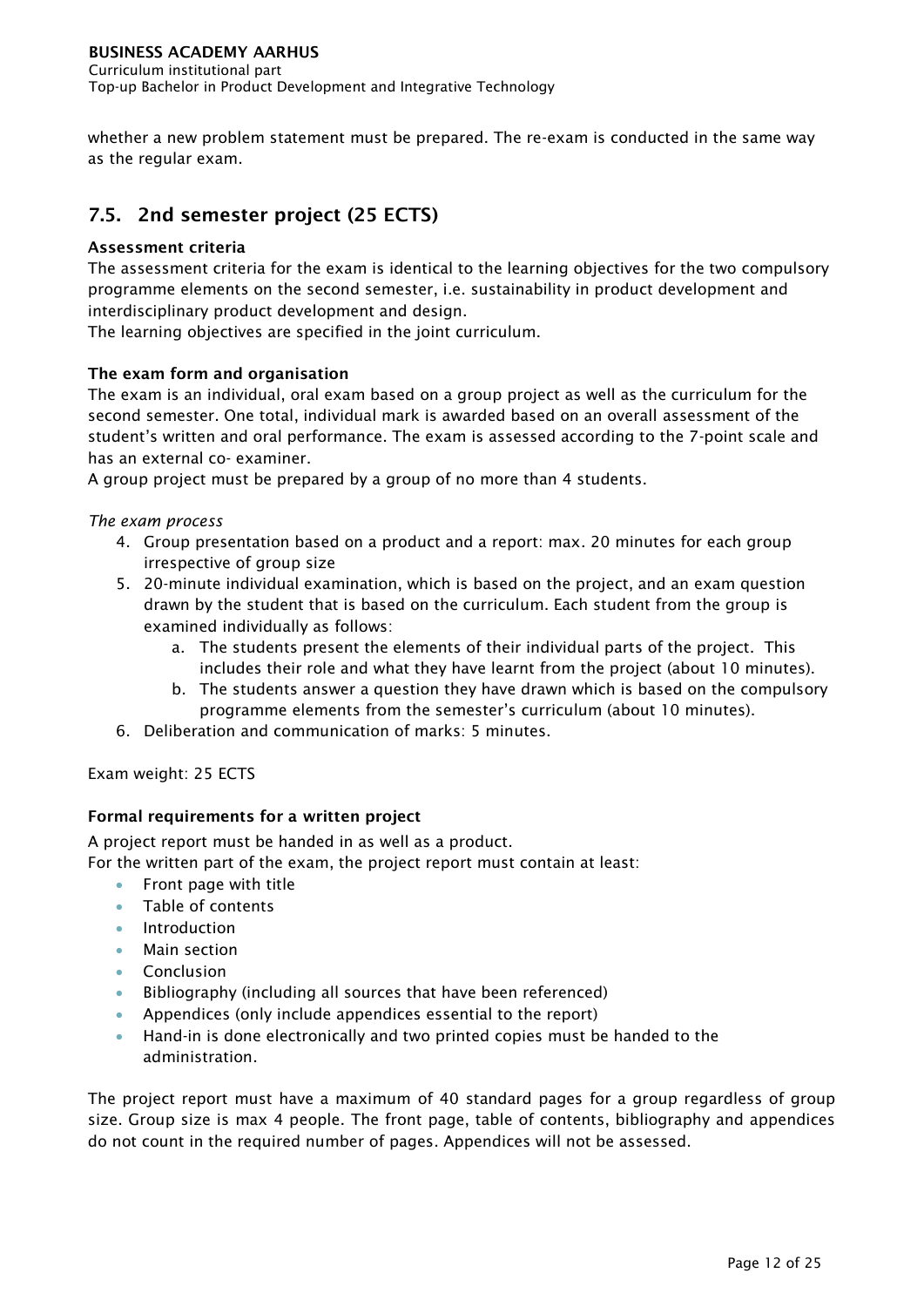One standard page is 2,400 characters which includes spaces and footnotes. This does not include front page, table of contents, bibliography and appendices.

#### **Time placement**

The second semester project takes place before the end of the second semester and must be passed before the student can continue with the programme. Detailed information about the time and place for the hand-in of the written group project can be found on Fronter.

The programme can exempt students from any deadlines to pass exams if this is because of sick, maternal/paternal leave or any other unusual conditions.

#### **Exam language**

Danish for Produktudvikling og teknisk integration and English for Product Development and Integrative Technology.

#### **Prerequisites to take the exam**

- Students must have handed-in three compulsory assignments during the second semester (1 in the subject environment and sustainability and 2 in building and design)
- The project, which forms the basis of assessment and examination, must comply with the formal requirements and must be submitted on time to WiseFlow.

Non-compliance of one or more prerequisites or in the event that the written part of the project is not handed in on time, will mean that the student will not be able to take part in the exam and one exam attempt will have been used.

#### **Re-examination**

Re-examination as an individual or group project. A new project and new report can be prepared. The Academy decides, based on an academic assessment, whether the new project must be based on the same problem statement as the project work that was the basis for the regular exam or whether a new problem statement must be prepared. The exam is conducted in the same way as the regular exam.

# <span id="page-13-0"></span>**7.6. Elective element, 2nd semester (5 ECTS)**

#### **Assessment criteria**

The assessment criteria for the exam are identical to the learning objectives for the elective. The learning objectives are available in the electives' catalogue, curriculum part 3.

#### **The exam form and organisation**

The exam is an individual, written exam, which consists of a written assignment in the elective. The assignment is assessed according to the 7-point scale and has an internal co-examiner. The exam weight is 5 ECTS

#### **Time placement**

The elective programme elements are placed in the 2nd semester of the programme.

#### **Exam language**

Danish for Produktudvikling og teknisk integration and English for Product Development and Integrative Technology.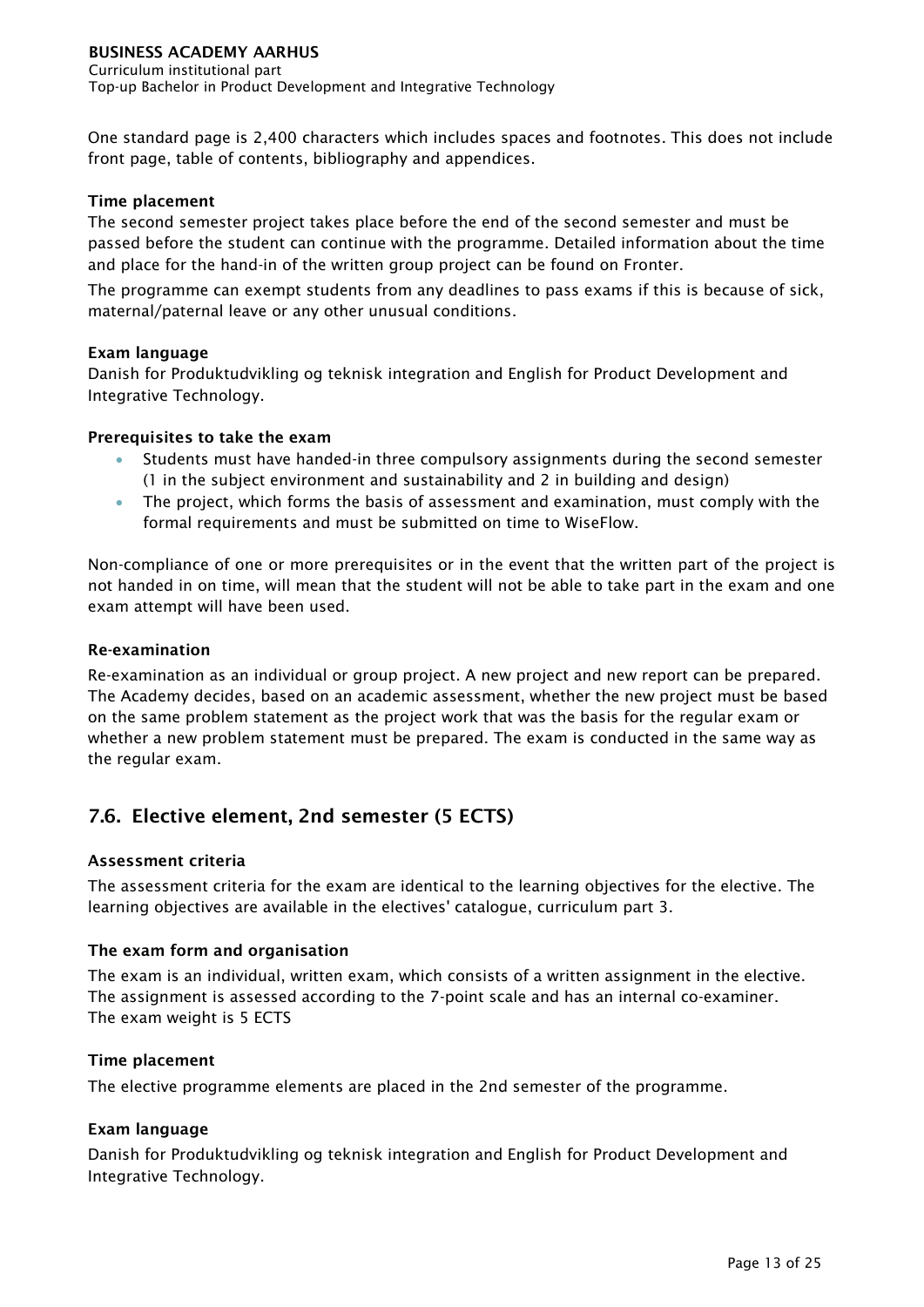Curriculum institutional part Top-up Bachelor in Product Development and Integrative Technology

#### **Prerequisites to take the exam**

The written exam, which forms the basis of assessment and examination, must comply with the formal requirements (see the electives catalogue) and must be submitted on time in accordance with the examination plan available on Fronter.

# <span id="page-14-0"></span>**7.7. Internship exam, 3rd semester (15 ECTS)**

#### **Assessment criteria**

The assessment criteria for the exam are identical to the learning objectives (knowledge, skills and competencies) for the duration of the internship. The learning objectives are specified in the joint curriculum. The exam is assessed according to the 7-point scale.

#### **The exam form and organisation**

At the end of the internship, the student submits a written report of 10 standard pages as a maximum on an academic problem from the internship company as well as the learning objectives. The report must be prepared individually.

The exam is written, and individual with an internal co-examiner, and has a weight of 15 ECTS.

#### **Formal requirements for the written internship report**

The internship report must at least include:

- Front page with name, internship company, institution, internship period
- Preface
- Introduction
- Description of the business (its main activities, number of employees, their profession, etc.)
- Reflection on the concrete learning objectives achieved
- Description of concrete tasks
- **Conclusion**
- Appendices: Company reference and logbook
- Bibliography, if any (including all sources that have been referenced)
- Any further appendices (only include appendices essential to the report)

The internship report must not exceed 10 standard pages excluding appendices.

One standard page is 2,400 characters which includes spaces and footnotes. This does not include front page, table of contents, bibliography and appendices. Appendices will not be assessed.

#### **Time placement**

The internship report must be handed-in right after the internship period. Additional information on time and place, and when the internship report must be submitted is available on Fronter.

#### **Exam language**

Danish for Produktudvikling og teknisk integration and English for Product Development and Integrative Technology.

#### **Prerequisites to take the exam**

The following requirements must be met to take the exam:

 The internship report, which forms the basis of assessment and examination, must comply with the formal requirements and must be submitted on time to WiseFlow.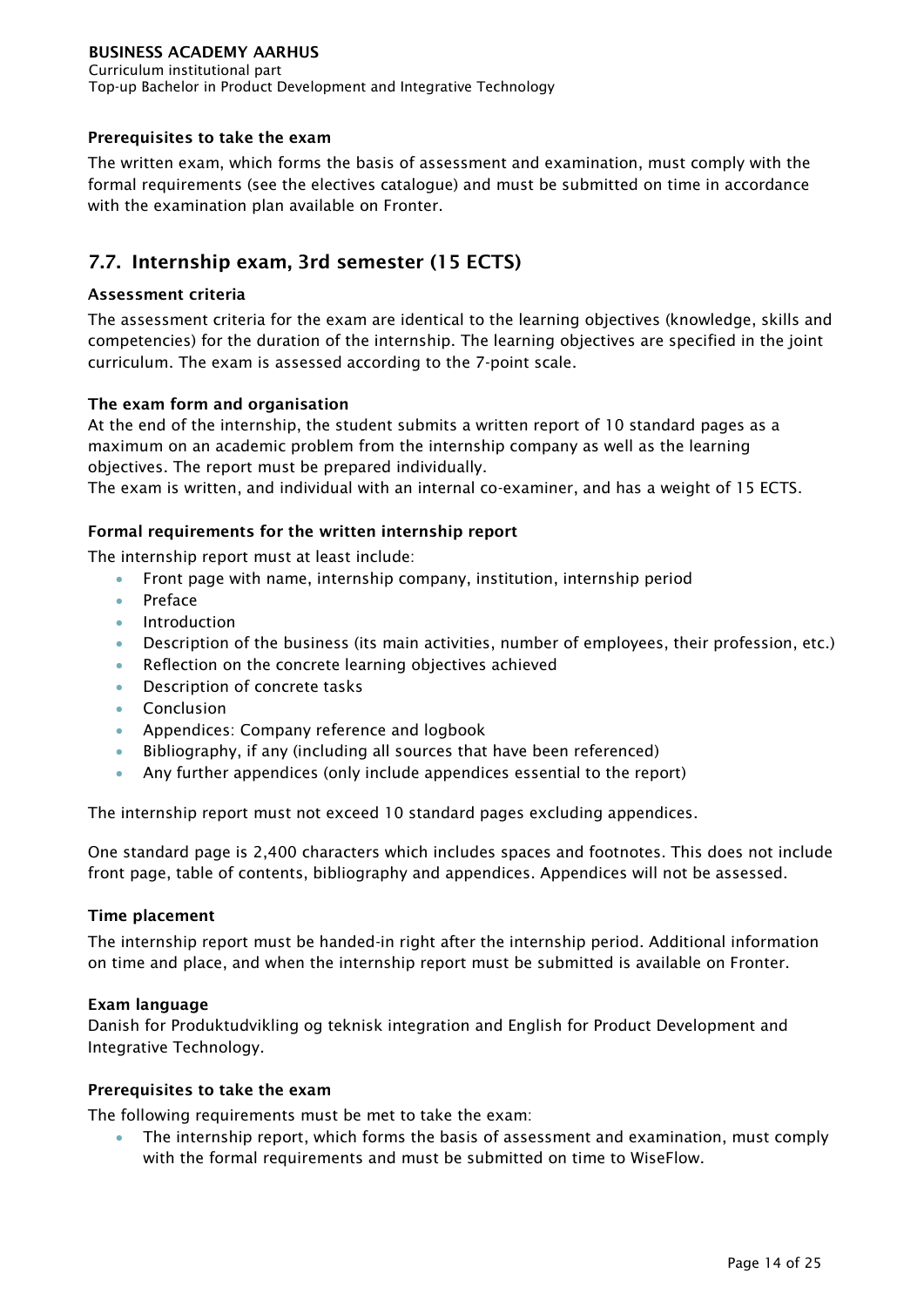Curriculum institutional part Top-up Bachelor in Product Development and Integrative Technology

- In order to have the internship report assessed, it is a prerequisite that the student by their signature confirm that they are responsible for the preparation of the report.
- Incorrectly handed-in project reports will mean that the student will not be assessed, and one exam attempt will have been used.

# <span id="page-15-0"></span>**7.8. Bachelor thesis exam (15 ECTS)**

#### **Assessment criteria**

The bachelor project will be assessed in an exam, which together with the other exams on the programme should document that the programme's learning objectives have been met. The exam is assessed according to the 7-point scale and has an external co- examiner. The assessment criteria for the exam are identical to the learning objectives for the main project; cf. the joint part of the curriculum. The examination consists of a project report and an oral defence.

#### **The exam form and organisation**

The exam is an individual, oral examination based on the written main exam project. If the main exam project is prepared by a group, the group must not exceed 4 students. The project can be prepared by a group of no more than 4 students.

#### *The exam process*

30 minutes per examinee is set aside, this includes the assessment.

- 1. presentation of the project for about 10 min. per student. In other words:
	- a. if the project is individually prepared, the exam will be started with a 10 minute presentation by the student.
	- b. if the project has been prepared in a group, the exam will be started with each group member giving a 10 minute presentation.
- 2. Followed by an individual examination. The student is examined individually for 15 min.
- 3. Deliberation and communication of marks: 5 min.

The exam's weight is 15 ECTS.

#### **Formal requirements for the main exam project**

The Bachelor project must demonstrate the student's understanding of practices and centrally applied theory and methods in relation to a real-life problem, which is based upon a specific task within the programme's area. The problem statement that must be central to the programme and profession, is formulated by the student, possibly in collaboration with a private or public company. The Academy approves the problem statement.

The project, which constitutes the written part of the exam, must contain:

- Front page with title
- Table of contents

-

- Introduction, including presentation of the problem statement, thesis statement and approaches
- Background, theory, methodology, analysis, including a description of and justification for the choice of any empirical data<sub>1</sub>, in connection with the thesis statement

<sup>, &#</sup>x27;Empirical data is material which is the subject of the report and which can be referenced (observations, data, statements, texts, sources)'. Translated from:<br>I

*Rienecker L. & Jørgensen P.S. 2005 Den gode opgave – opgaveskrivning på videregående uddannelser. 3rd Edition Frederiksberg: Samfundslitteratur.*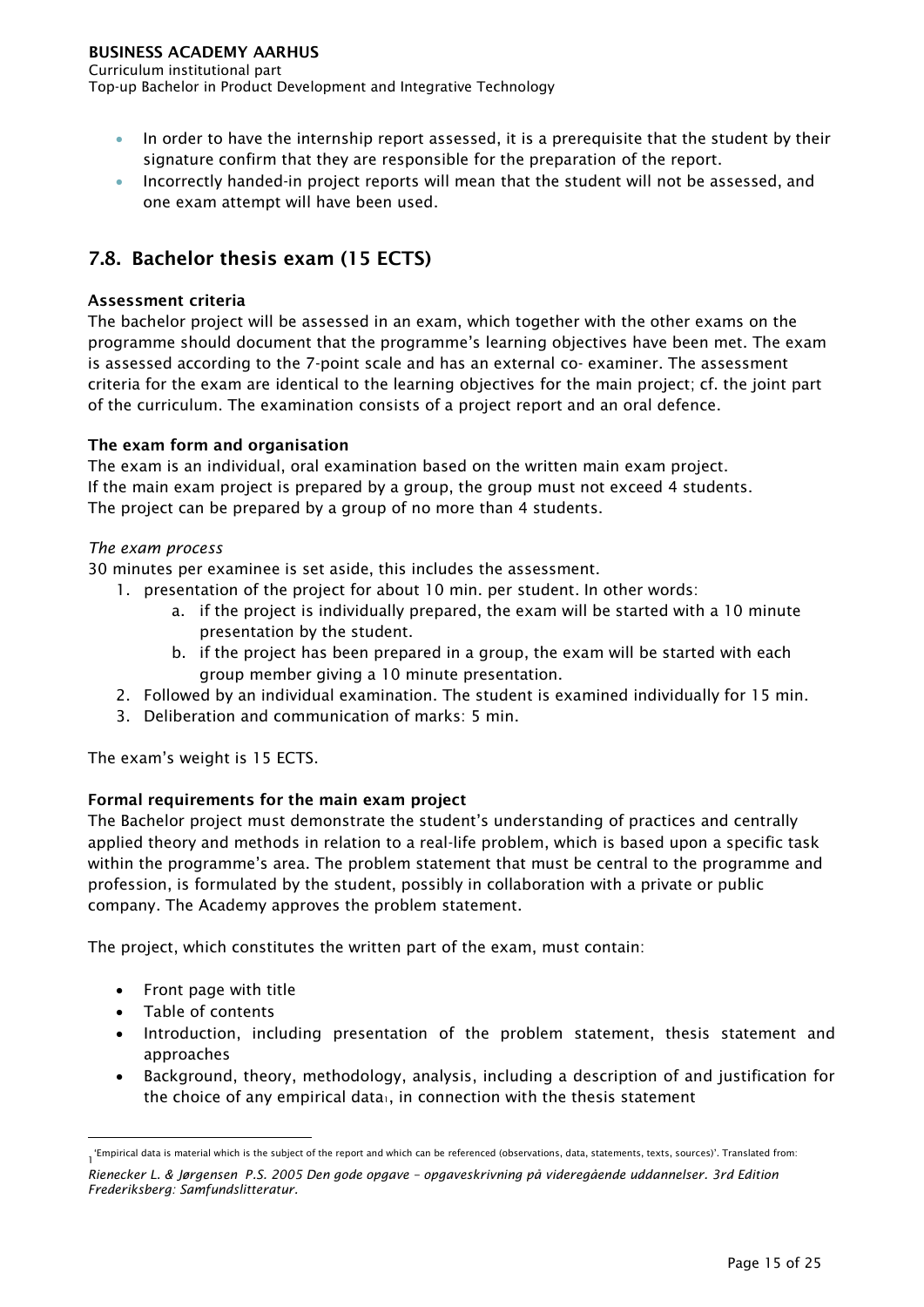Curriculum institutional part Top-up Bachelor in Product Development and Integrative Technology

- Conclusion (keep in mind that there must be coherence between the introduction and the conclusion. The two should in principle be able to be understood without reading the background and analysis sections)
- The broader perspective
- Bibliography (including all sources that have been referenced)
- Appendices (only include appendices essential to the report)

The main exam project must, as a minimum, fill 20 standard pages and as a maximum 30 standard pages. For each student that participates in the main exam project, the page number must be increased by a minimum of 5 standard pages and a maximum of 10 standard pages. The front page, table of contents, bibliography and appendices do not count in the required number of pages. Appendices will not be assessed.

One standard page is 2,400 characters which includes spaces and footnotes. This does not include front page, table of contents, bibliography and appendices. Appendices will not be assessed.

#### **Time placement**

The exam is placed at the end of the 3rd semester. Detailed information on time and place can be found on Fronter.

#### **Exam language**

Danish for Produktudvikling og teknisk integration and English for Product Development and Integrative Technology.

#### **Prerequisites to take the oral part of the exam**

The written project, is the basis for the exam and the assessment thereof and must:

- meet the formal requirements for the main exam project
- be handed-in on time in WiseFlow
- The exam can only be taken after all other exams of the programme have been passed, this includes the internship exam.

If the written part of the project is not correct or not handed-in on time, the students will not be able to take part in the oral exam and one exam attempt will have been used.

### <span id="page-16-0"></span>**7.9. What effect do spelling and writing skills have on the assessment?**

Spelling and writing skills are included in the assessment of main exam project. The assessment reflects an overall assessment of the academic content as well as writing and spelling ability.

Students who can document a relevant disability can apply for an exemption from the requirement that spelling and writing skills are included in the assessment. An application must be sent to the applicable head of department no later than four weeks before the exam is due to be held.

# <span id="page-16-1"></span>**7.10. The use of aids and assistance**

Any rules for limitations in the use of aids will be apparent from the description of the individual exam.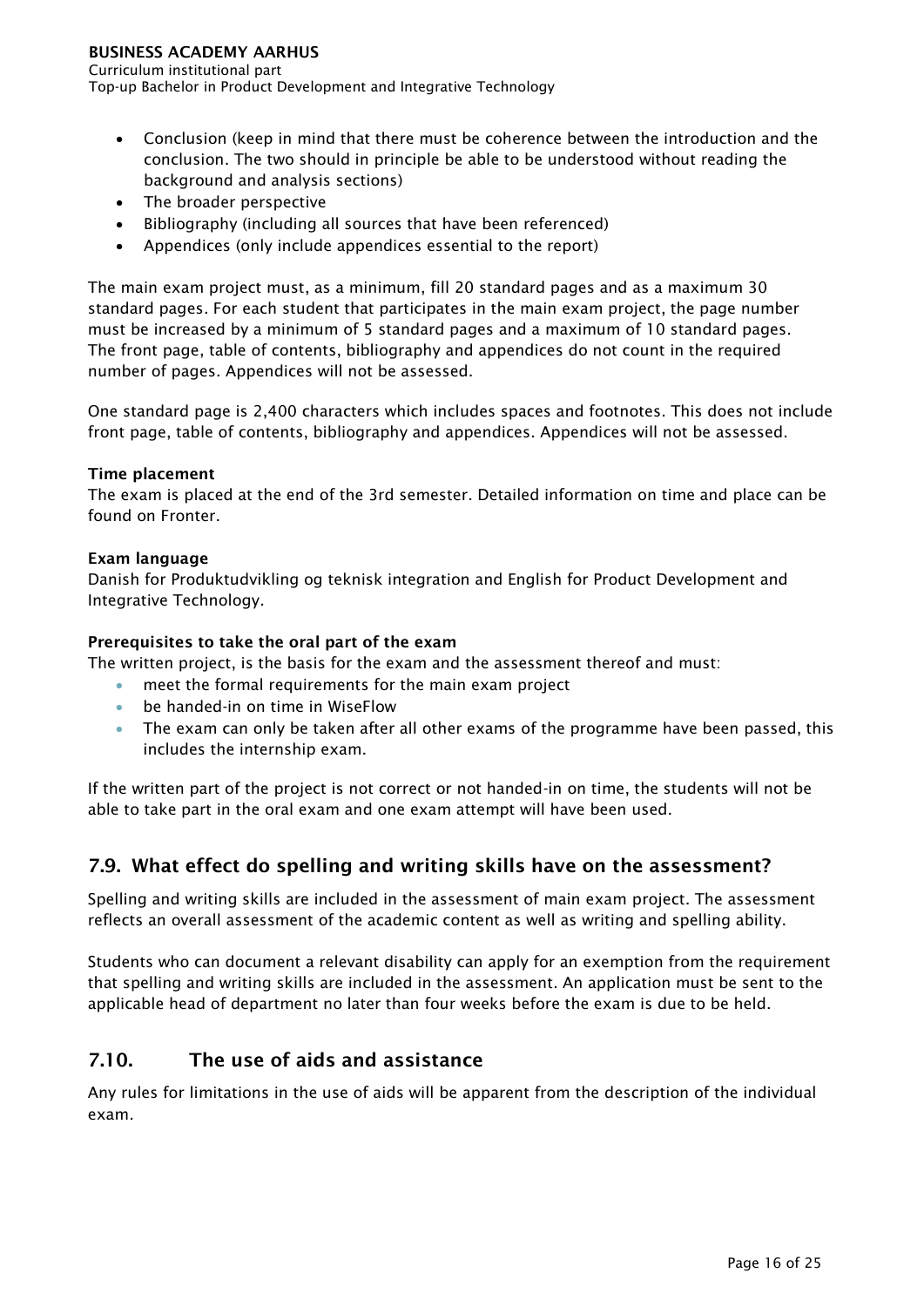# <span id="page-17-0"></span>**7.11. Special Exam Conditions**

Students may, where this is justified by physical or mental disabilities, apply for special exam conditions. Applications must be submitted to the programme four weeks before the exam is held. Application requirements will be waived in cases of sudden health problems. The application must be accompanied by a medical certificate, a report from a speech, hearing, dyslexic or blind institution or by any other documentation that indicates a medical condition or relevant disability. Students whose mother tongue is not English can apply for permission to bring dictionaries to the examination where no aids and assistance are not allowed.

Applications for permission to bring any additional assistance must be submitted to the programme four weeks before the exam is held.

# <span id="page-17-1"></span>**8. Cheating including the use of own and others' work (plagiarism)**

Projects and other material for examinations must be prepared by the students themselves.

Upon the submission of written answers as well as physical and electronic submissions, the examinee confirms that the assignment/answers have been prepared without wrongful assistance.

# <span id="page-17-2"></span>**8.1. Cheating and disruptive behaviour during exams**

Cheating on tests and exams is covered by the Ministerial Order on Tests and Examinations in Professionally Orientated Programmes (the Examination Ministerial Order).

If a student cheats on an exam, the student will be expelled from the exam.

If the cheating occurs under aggravated circumstances, the student can be expelled from the programme for a shorter or longer period. With expulsion for cheating under aggravated circumstances, a written warning will be given stating that repetition could lead to a permanent expulsion from the programme.

Cheating is for instance:

- **IMPROPER 19 IMPROPER 19 IMPROPER 19 IMPROPER 19 IMPROPER 19 IMPROPER 19 IMPROPER 19 IMPROPER 19 IMPROPER 19 IMPROPER 19 IMPROPER 19 IMPROPER 19 IMPROPER 19 IMPROPER 19 IMPROPER 19 IMPROPER 19 IMPROPER 19 IMPROPER 19 IMPRO**
- Improperly giving help to others during an exam
- To pass someone else's work off as your own (plagiarism see [http://en.stopplagiat.nu/\)](http://www.stopplagiat.nu/)
- To use previously assessed work without a reference
- To use assistance which is not allowed for the exam in question.

Expulsion from an exam for cheating means that the mark will be annulled and that one examination attempt has been used by the student.

If a student exhibits **disruptive behaviour** during an exam, the Academy can expel the student from the exam. In less severe cases, the Academy will only give a warning.

Expulsion can also occur once the exam has been held.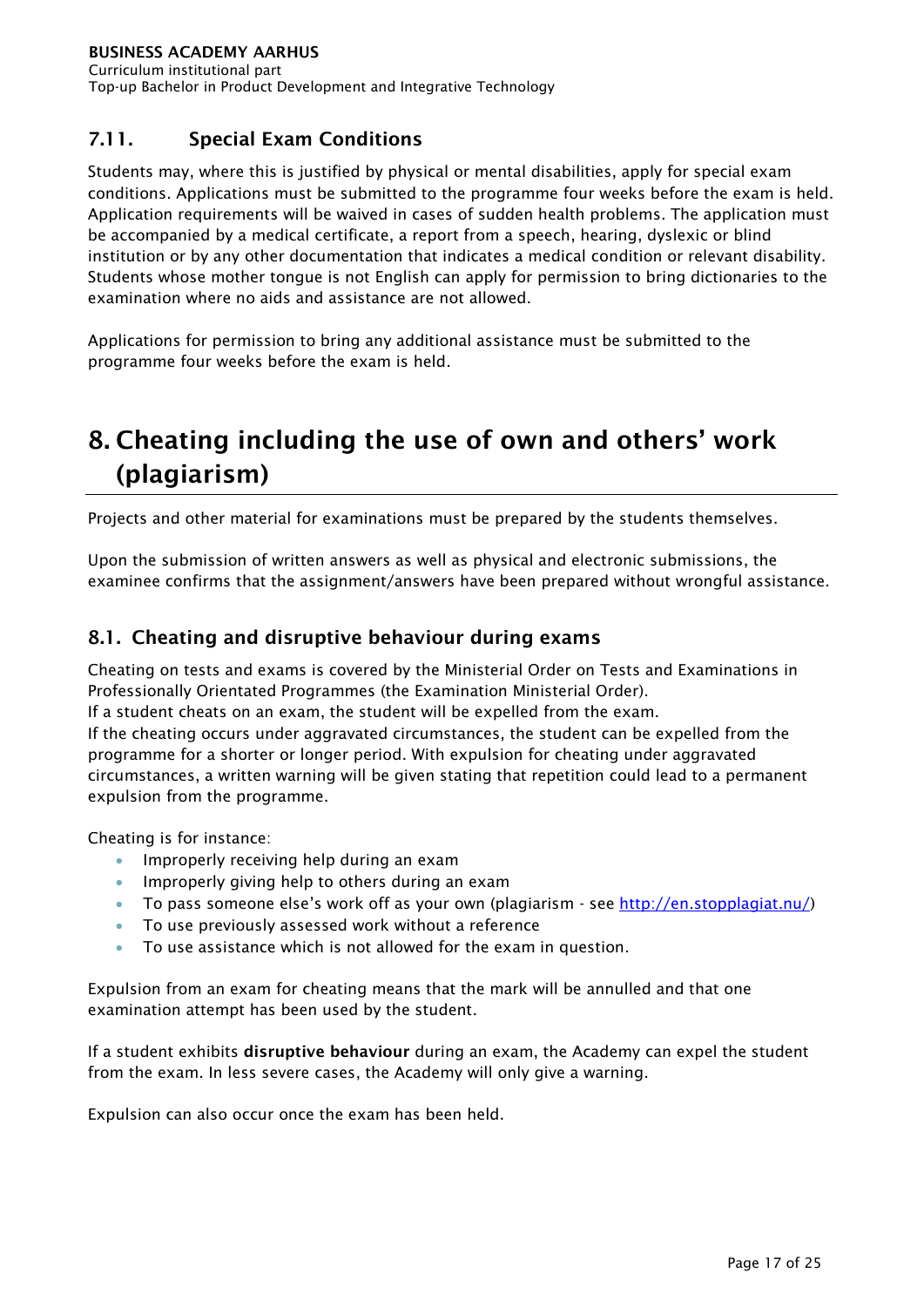# <span id="page-18-0"></span>**8.2. Presumption of cheating, including plagiarism during and after the exam**

If during or after an exam, there is a suspicion that an examinee:

- Improperly obtained or provided help
- Has passed somebody else's work off as their own (plagiarism)
- Has used previously assessed work or parts thereof without reference (plagiarism)

this must be reported to the programme's head of department.

### <span id="page-18-1"></span>**8.3. The process of clarification of exam cheating, including plagiarism**

#### *Postponement of the exam*

If the report of cheating is plagiarism in a written assignment, where this forms the basis of assessment with a subsequent oral examination, the head of the department must postpone the exam if it is not possible to determine whether plagiarism has taken place before the date of the exam.

#### *Format and content of the report*

The report must be done without undue delay. The report must include a written presentation of the case, which includes information that can identify those incriminated, as well as a brief explanation and documentary evidence of the allegation. If one or more of the reported people are repeat offenders, this should be disclosed.

When reporting plagiarism, the plagiarised parts must be marked with a clear reference to the sources that have been plagiarised. The plagiarised text must also be marked in the source text.

#### *Involvement of the examinee – consultation of affected parties*

The head of the programme determines whether the consultation with the student happens orally, in writing or a combination thereof.

For an oral consultation, the examinee is summoned to an interview which aims to shed light on the case. The aim here is to present documentation of the suspected cheating and to hear the student's side. The student has the right to have a representative accompany them to this meeting.

For the written consultation of interested parties, the documentation for the suspected cheating is sent to the student in order to request a written statement.

#### *Sanctions for cheating and disruptive behaviour during an exam*

If, after having the case explained, the head of department can confirm the suspicion of cheating, and if the action has or could have an impact on the assessment, the examinee must be expelled from the exam by the head of department.

In less severe cases, a warning is given first.

If the cheating occurs under aggravated circumstances, the student can be expelled from the programme for a shorter or longer period. With expulsion for cheating under aggravated circumstances, a written warning will be given stating that repetition could lead to a permanent expulsion from the programme.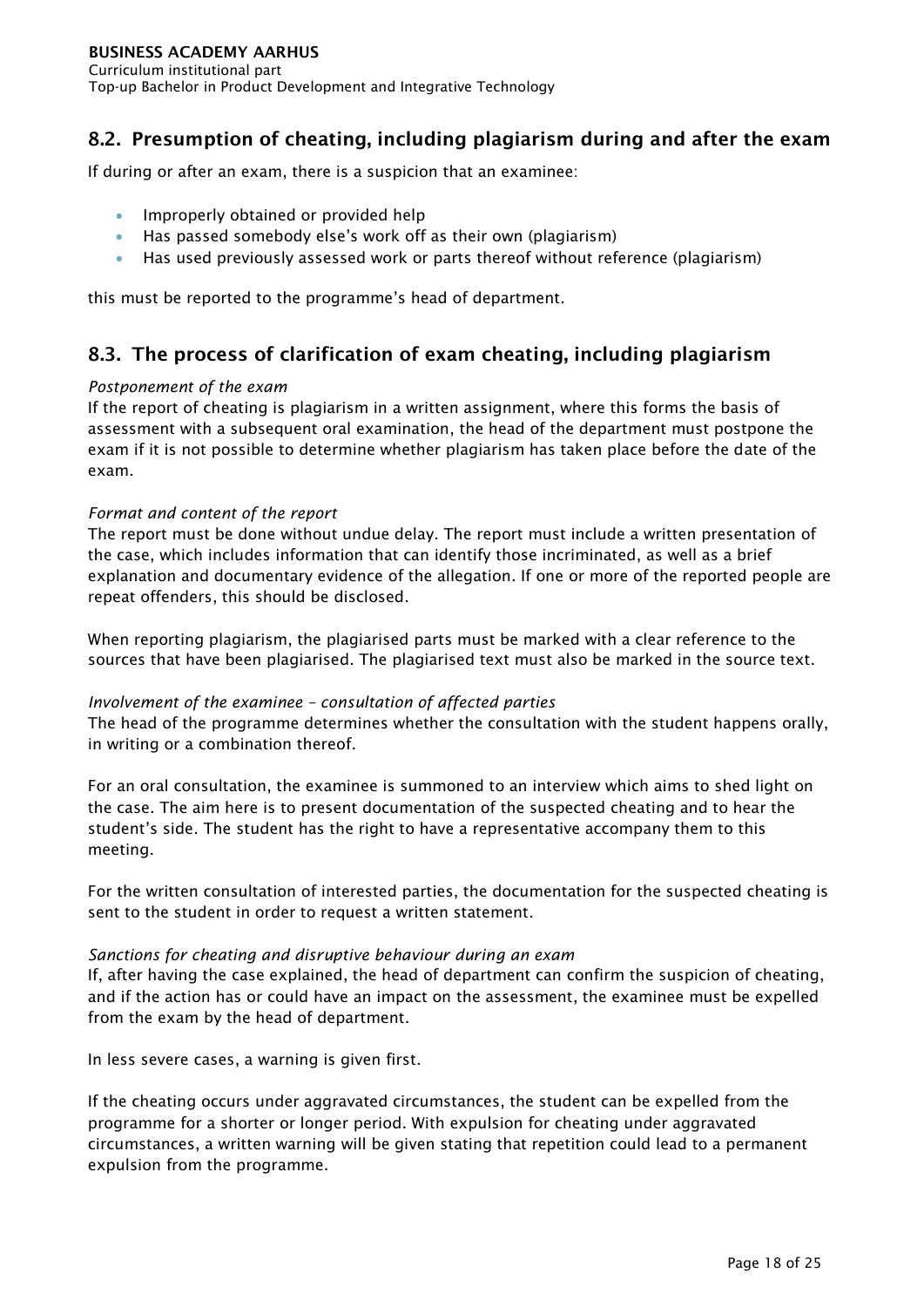Expulsion from an exam for cheating means that the mark will be annulled and that one examination attempt has been used by the student.

The examinee may not participate in a sick/re-exam but must wait until the programme's next ordinary exam.

The student may not attend classes or take any examinations during their period of expulsion. With expulsion for cheating under aggravated circumstances, a written warning will be given stating that repetition could lead to a permanent expulsion from the programme.

The student may not attend classes or take any examinations during their period of expulsion.

#### *Complaints*

The decision to expel and that an examination attempt has been used due to cheating is final, and cannot be appealed to a higher administrative authority.

Complaints about legal issues (for example incapacity, consultation of interested parties, appeal guidelines, whether the Ministerial Order of Examinations has been interpreted correctly, etc.) may be submitted to the Ministry of Higher Education and Science. The complaint must be submitted to the institution and must be addressed to the head of the programme, who must then submit a report that the complainant has the opportunity to comment on, usually within a period of one week. The Academy then sends the complaint, the report and the complainant's comments (if any) to the Ministry of Higher Education and Science. The deadline for complaints to the Academy is two weeks from the day the decision was communicated to the complainant, cf. Ministerial Order for Examinations § 51.

# <span id="page-19-0"></span>**9. Other rules for the programme**

# <span id="page-19-1"></span>**9.1. Credit for subjects covered by the curriculum's institutional part**

Passed elective programme elements are equivalent to similar programme elements taken at other educational institutions offering this programme as well as other programmes.

# <span id="page-19-2"></span>**9.2. Prior credit approval**

Students may apply for prior credit approval. For prior credit approval of studies in Denmark or abroad, students are required to document each approved and completed programme element on the completion of these studies. In connection with applying for prior credit approval, the students give permission that the Academy can obtain the necessary information after the student's completion.

Upon approval of the prior credit approval, the programme component is considered completed if it is passed according to the rules of the programme.

# <span id="page-19-3"></span>**9.3. Active attendance**

To ensure the programme's learning objectives/goals can be achieved and that the corresponding teaching methods work, programme elements which require active attendance are listed below with the respective rules for this active attendance: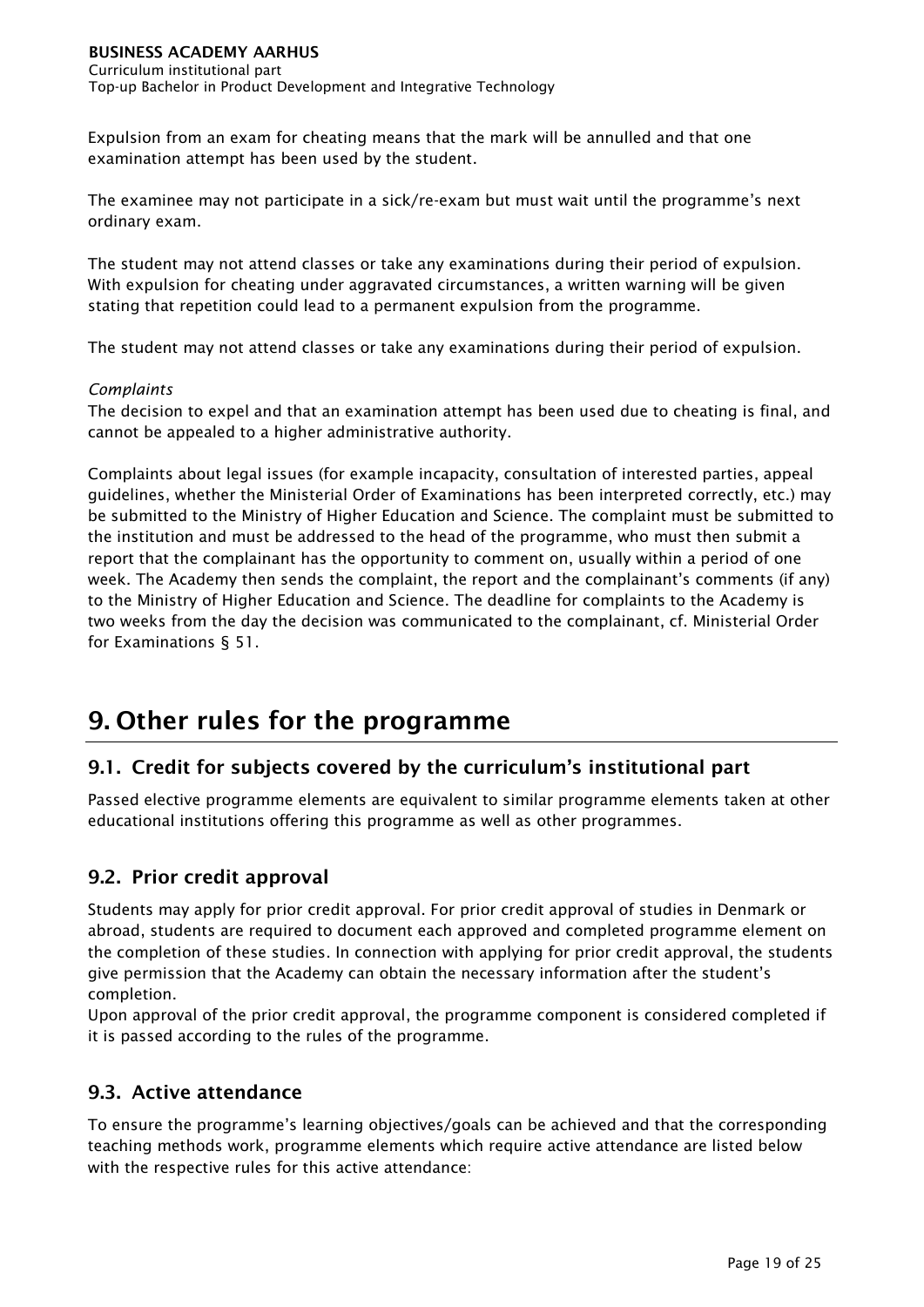hand-in/presentation of assignments/projects

#### **Active attendance on the Bachelor programme in Product Development and Integrative Technology includes:**

Compulsory attendance at external lectures and company visits. If the student is prevented from meeting due to illness, the student must notify student administration.

| <b>1st SEMESTER</b>    | • Two written compulsory assignments must be prepared: 1 in integrative<br>technology and 1 in product development.<br>• Active attendance is required for the oral presentation in the subject<br>product development.<br>• Active participation in the project. |
|------------------------|-------------------------------------------------------------------------------------------------------------------------------------------------------------------------------------------------------------------------------------------------------------------|
| 2nd<br><b>SEMESTER</b> | Three written compulsory assignments must be prepared in the subject<br>$\bullet$<br>environment and sustainability.<br>Two compulsory assignments must be prepared in the subject project<br>$\bullet$<br>planning.<br>Active participation in the project.      |

A compulsory assignment is an assignment that must be handed-in and approved. The students have three attempts to get the assignment approved, and the deadline for handing in the assignment will be available in the formalities for the relevant compulsory assignments.

A rejection of the student's fulfilment of the obligation to participate, for example, rejection of a written assignment, or non-compliance with the formal requirements for the project, will be listed as a non-fulfilment of study activity.

The programme will offer help and guidance as early as possible, if a student does not comply with the obligation to participate.

The obligation to participate and any compulsory attendance which is a prerequisite requirement to take an exam, appears under the description of each exam. If a prerequisite requirement for participation in an exam is not met, one exam attempt will be used.

# <span id="page-20-0"></span>**9.4. Criteria for the evaluation of study activity**

Enrolment can be terminated for students who have not been active on a programme for a continuous period of at least one year.

Study activity is therefore defined as follows, students must have within the last 12 months:

- participated in the programme's regular (or illness) exams
- passed at least one exam
- fulfilled their obligation to participate in any kind of activity, which is included as part of the programme, including group work, joint projects, remote learning, etc. as stipulated in the curriculum
- handed in, as stipulated in the curriculum, the tasks, reports, (learning) portfolios, etc., which are prerequisite requirements for participation in exams, with credible content, and have not handed in material that others have copyright to
- been present for activities with compulsory attendance, as stipulated in the curriculum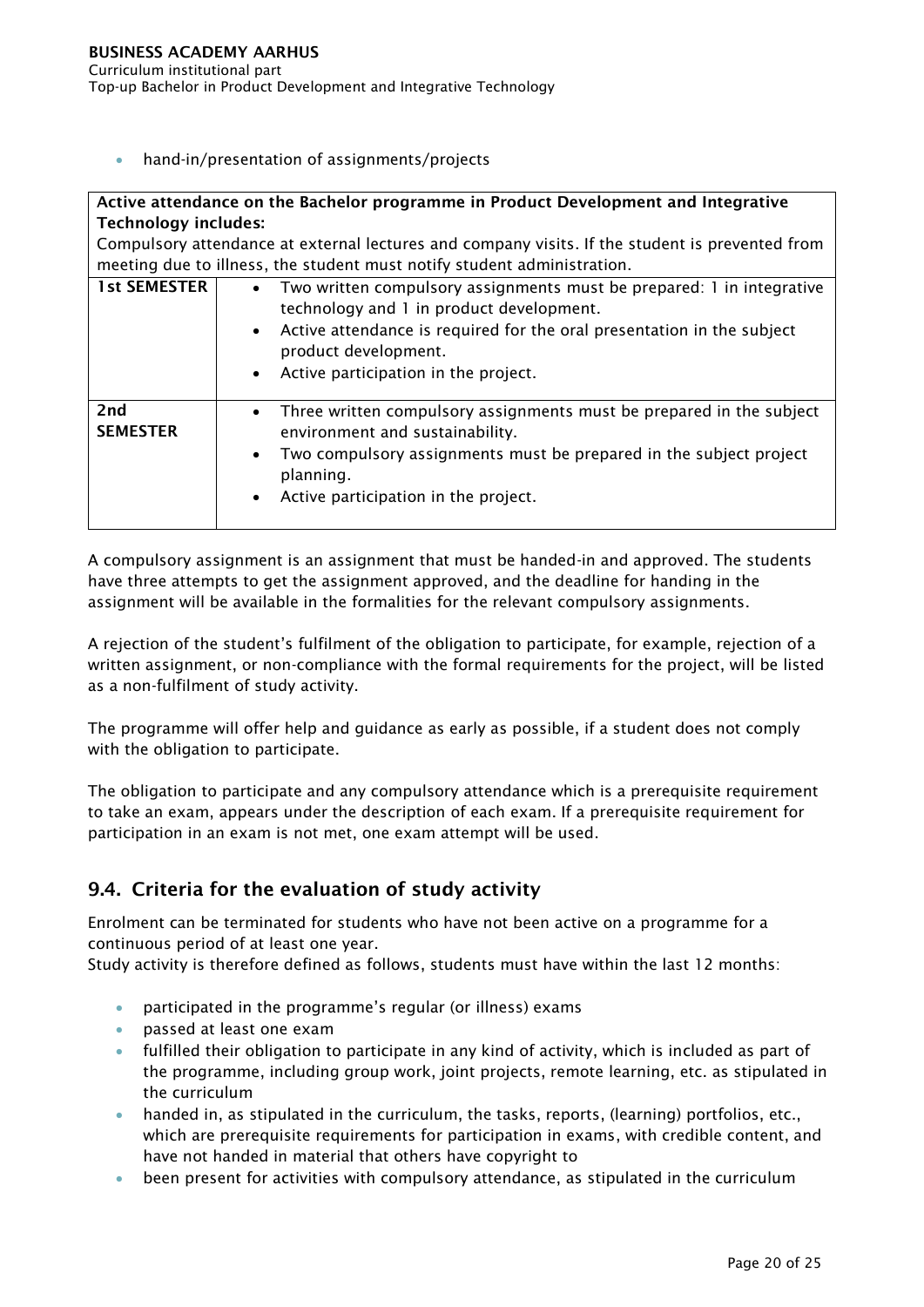Failure to meet one or more criteria in the definition of study activity justifies termination of enrolment.

Periods during which the student has not been active due to leave, maternity/paternity leave, adoption, a documented illness or military service do not count. The student may be required to provide documentation for these circumstances.

The programme may grant exemptions from these provisions if there are exceptional circumstances. The exemption application must be sent to the head of department.

Prior to the student's enrolment being brought to an end, the student will be advised of this in writing. In connection with this, the student must be made aware of the rules above. The letter to the student must make it apparent that the student has 14 days to submit evidence that the lack of activity on the programme should not count and must indicate the deadline for the application of an exemption.

If the student has not responded within the time limit, their enrolment will be terminated.

If the student requests that their enrolment not be terminated, termination is delayed until the case has been decided by the head of the programme.

The student can complain about the decision to the pro-rector within two weeks of receipt of the decision. The complaint will delay any further action. If the pro-rector upholds the decision, the student may appeal to the Ministry of Higher Education and Science within two weeks of receipt of the decision with respect to any legal issues.

The rules relating to any exams which the student according to the Examination Ministerial Order should have participated in before the end of the 2nd semester and passed before the end of the 3rd semester, and where the Ministerial Order on the programme stipulates time limits for completion of the programme, will apply regardless of any other rules.

#### *Study activity and SU*

If you start on a new higher education programme on 1 July 2016 or later and get SU while you are studying, you cannot postpone your programme for more than 6 months (equivalent to 30 ECTS) in proportion to the number of months you have had SU for your programme. If the student postpones their programme for more than 6 months, SU will be stopped.

For students that started before 1 July 2016, the previous rules apply i.e that you can postpone your programme with up to 12 months before your SU will be stopped. As an educational institution, we continuously check the students' study activity. Read more about the SU rules on su.dk. (in Danish only)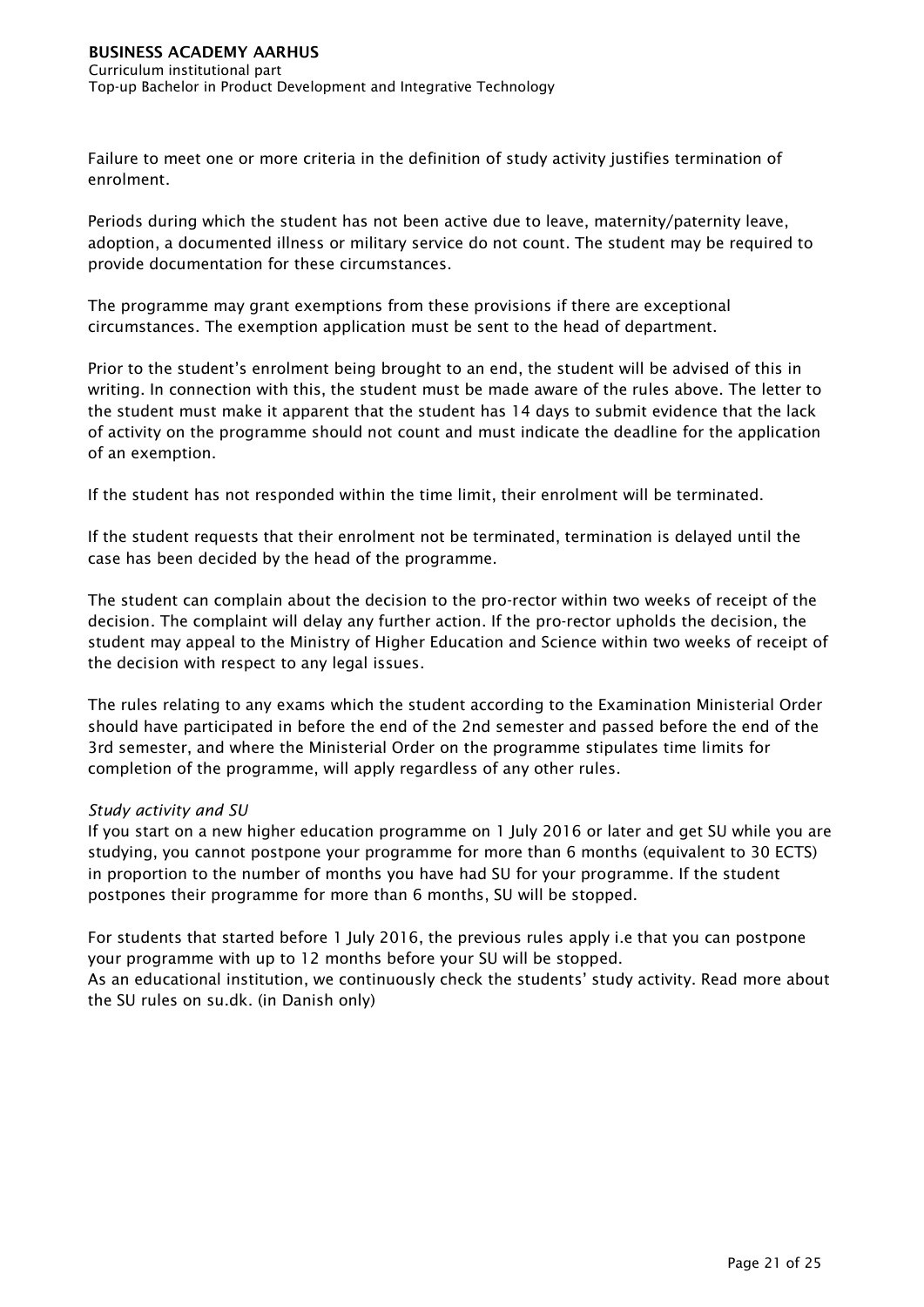# <span id="page-22-0"></span>**10. Complaints regarding exams and the appeals of decisions<sup>2</sup>**

### <span id="page-22-1"></span>**10.1. Complaints regarding exams**

It is recommended that the examinee should get guidance from a student and career counsellor for the appeal procedure and for the preparation of a complaint.

The rules for exam complaints can be found in section 10 of the Ministerial Order on Ex-amination Regulations.

In the Ministerial Order of Examinations, complaints are distinguished as either based on the

- the basis of the examination etc., the exam procedure and/or the assessment or
- **•** complaints concerning legal matters.

The two kinds of complaints are handled differently.

*Complaints about the basis of the examination etc., exam procedure and assessment* A complainant can submit a written and justified complaint within a period of two weeks after the assessment of the test is announced in the usual way:

- the basis of the exam, including exam questions, assignments, etc., as well as its relationship to the educational goals and requirements of the programme
- the exam procedure
- the assessment

The complaint can relate to all exams, including written, oral and a combination thereof, as well as practical or clinical exams.

The complaint must be sent to the quality department via the complaint system on [www.baaa.dk.](http://www.eaaa.dk/) The complaint must be immediately submitted to the original examiners, i.e. the examiner and coexaminer for the examination. The opinion of the examiners will form the basis of the Academy's decision regarding academic issues. The Academy will usually decide on a deadline of two weeks for the submission of their opinion.

Immediately after the examiners' opinion is made available, the complainant has the opportunity to comment on the decision, usually with a week's deadline.

The Academy's decision is based on the examiners' academic opinion and any possible comments the complainant may have regarding the report.

The decision must be submitted in writing, and can be as follows:

- provision for a new assessment (reassessment) only for written exams
- provision for a new exam (re-examination) or
- that the student's complaint has been dismissed

Should it be determined that a reassessment or re-examination will be offered, the head of department must appointment new examiners. Reassessment can only be offered for written

<sup>-</sup>2. See Ministerial Order for Examinations chp 10:<https://www.retsinformation.dk/Forms/R0710.aspx?id=183396> (in Danish only)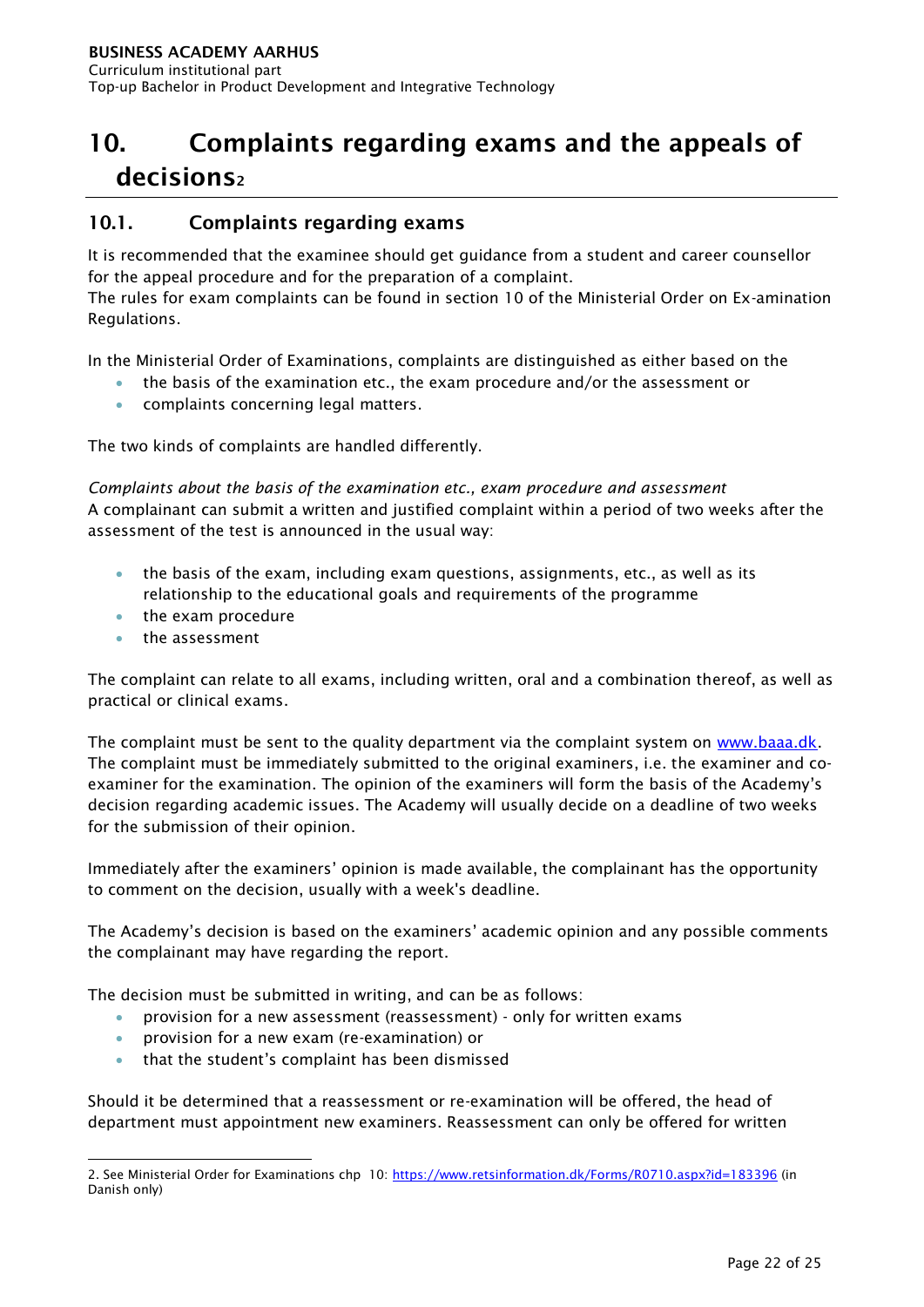Curriculum institutional part Top-up Bachelor in Product Development and Integrative Technology

exams where there is material for assessment; this is because the new examiners cannot (re) assess an already held oral examination and the original examiners' notes are personal and may not be disclosed.

If the decision is an offer for reassessment or re-examination, the complainant must be advised that a reassessment or re-examination could result in a lower mark. The student must within a period of two weeks after the decision has been made accept the offer. This decision is binding and may not be changed. If the student does not accept the offer within the time limit, the reassessment or re-examination will not take place.

The reassessment or re-examination must take place as soon as possible.

With a reassessment, the examiners must submit all relevant documents i.e. the exam, the answer/s, the complaint, the original examiners' opinion along with the complainant's remarks as well as the Academy's decision.

The examiners will then notify the Academy of the outcome of the re-assessment, including a written justification and evaluation, which may be a lower mark.

If it has been decided that a new assessment will be made or if there is an offer of a reexamination, the decision will be binding for all the examinees whose exams have the same shortcomings as the subject of the complaint.

The complaint must be sent to the quality department within two weeks (14 calendar days) after the evaluation of the exam in question has been announced. If the deadline falls on a public holiday, the first working day thereafter is the deadline.

A dispensation from the deadline can be granted if there are exceptional circumstances

# <span id="page-23-0"></span>**10.2. Appeal**

The complainant can appeal the Academy's decision regarding any academic issues to an appeals' board. The appeal board's activities are covered by the Public Administration Act, which includes incapacity and confidentiality.

The appeal must be sent to the quality department via [complaints@baaa.dk.](mailto:klager@eaaa.dk) The deadline for an appeal is two weeks after the student has been informed of the decision. The same requirements as mentioned above under complaint (in writing, with reasons, etc.) also apply to the appeal.

The appeals' board consists of two external examiners appointed by the chairman of external examiners, as well as a lecturer eligible to examine, and a student within the same field of study (programme), they are both appointed by the head of department.

The appeals' board makes a decision based on the original material that formed the basis for the Academy's decision and the student's substantiated appeal.

The board deals with the appeal and the resultant decision can be as follows:

- provision for a new assessment with new examiners only for written exams,
- provision for a new examination (re-examination) with new examiners or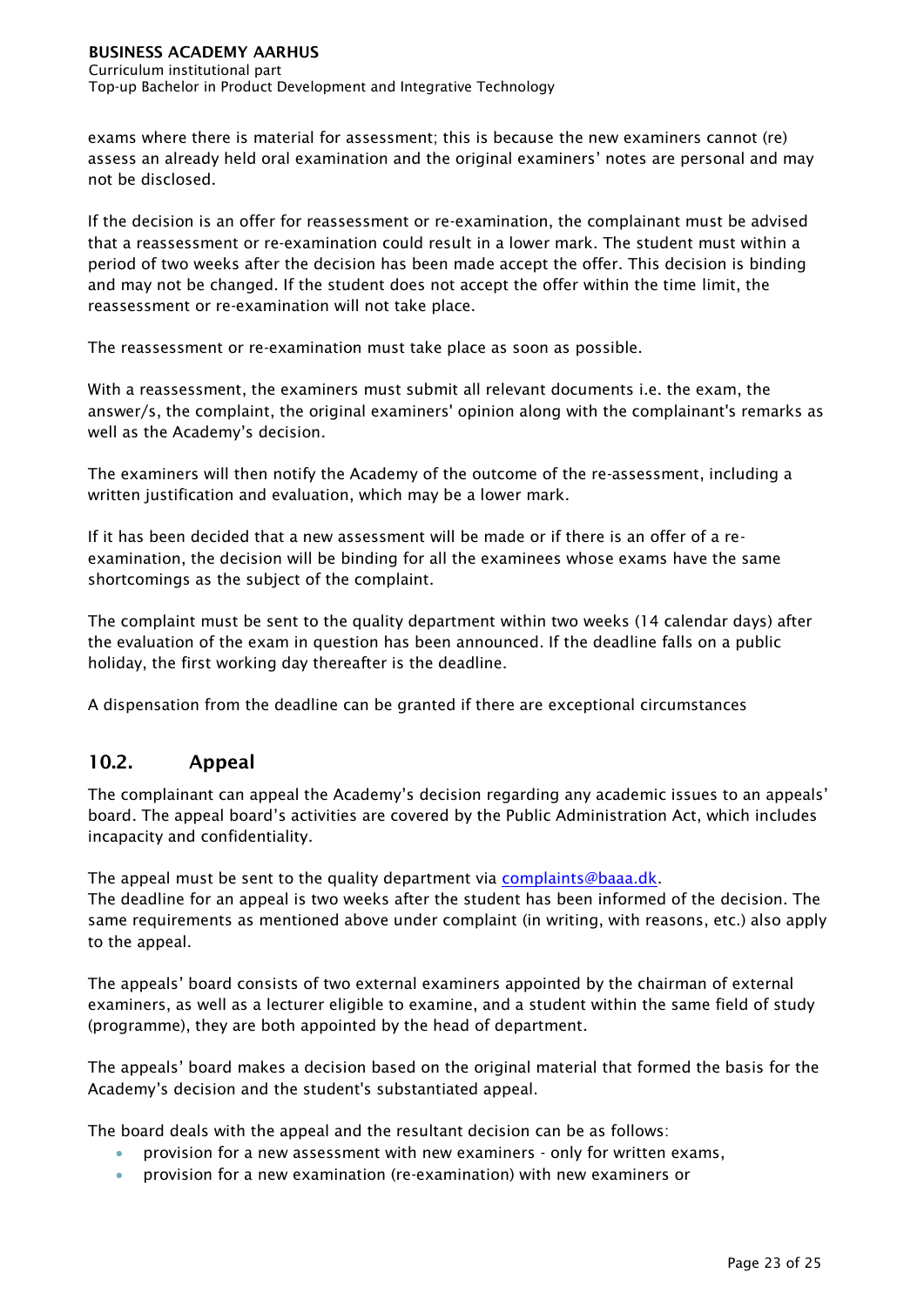that the student's appeal has been unsuccessful

If the decision is an offer for reassessment or re-examination, the complainant must be advised that a reassessment or re-examination could result in a lower mark. The student must within a period of two weeks after the decision has been made accept the offer. This decision is binding and may not be changed.

If the student does not accept the offer within the time limit, the reassessment or re-examination will not take place.

The reassessment or re-examination must take place as soon as possible.

With a reassessment, the examiners must submit all relevant documents i.e. the exam, the answer/s, the complaint, the original examiners' opinion along with the complainant's remarks as well as the Academy's decision.

Appeals must be decided within two months – for summer exams, within three months – after the appeal has been filed.

The appeals' board's decision is final, which means that the case cannot be appealed to a higher administrative authority with regard to the academic part of the complaint.

### <span id="page-24-0"></span>**10.3. Complaints concerning legal matters**

Complaints concerning legal issues in the decisions made by the examiners for the reassessment or re-examination or the appeal board's decision must be submitted to Business Academy Aarhus within a period of two weeks from the day the decision is communicated to the complainant.

Complaints concerning legal issues in the decisions taken by the Academy in accordance with a Ministerial Order (for example, incapacity, whether the Ministerial Order of Examinations has been interpreted correctly, etc.) may be submitted to the Academy who must submit a report that the complainant has the opportunity to comment on within a period of normally one week. The Academy then sends the complaint, the report and the complainant's comments (if any) to the Ministry of Higher Education and Science. The deadline for submission of the complaint to the Academy is two weeks (14 calendar days) from the day the decision was communicated to the complainant.

# <span id="page-24-1"></span>**11. Rules of exemption**

The Academy can, in exceptional circumstances, grant dispensation to the regulations of the curriculum set by the institutions. The various institutions must cooperate in order to have a homogenous dispensation policy.